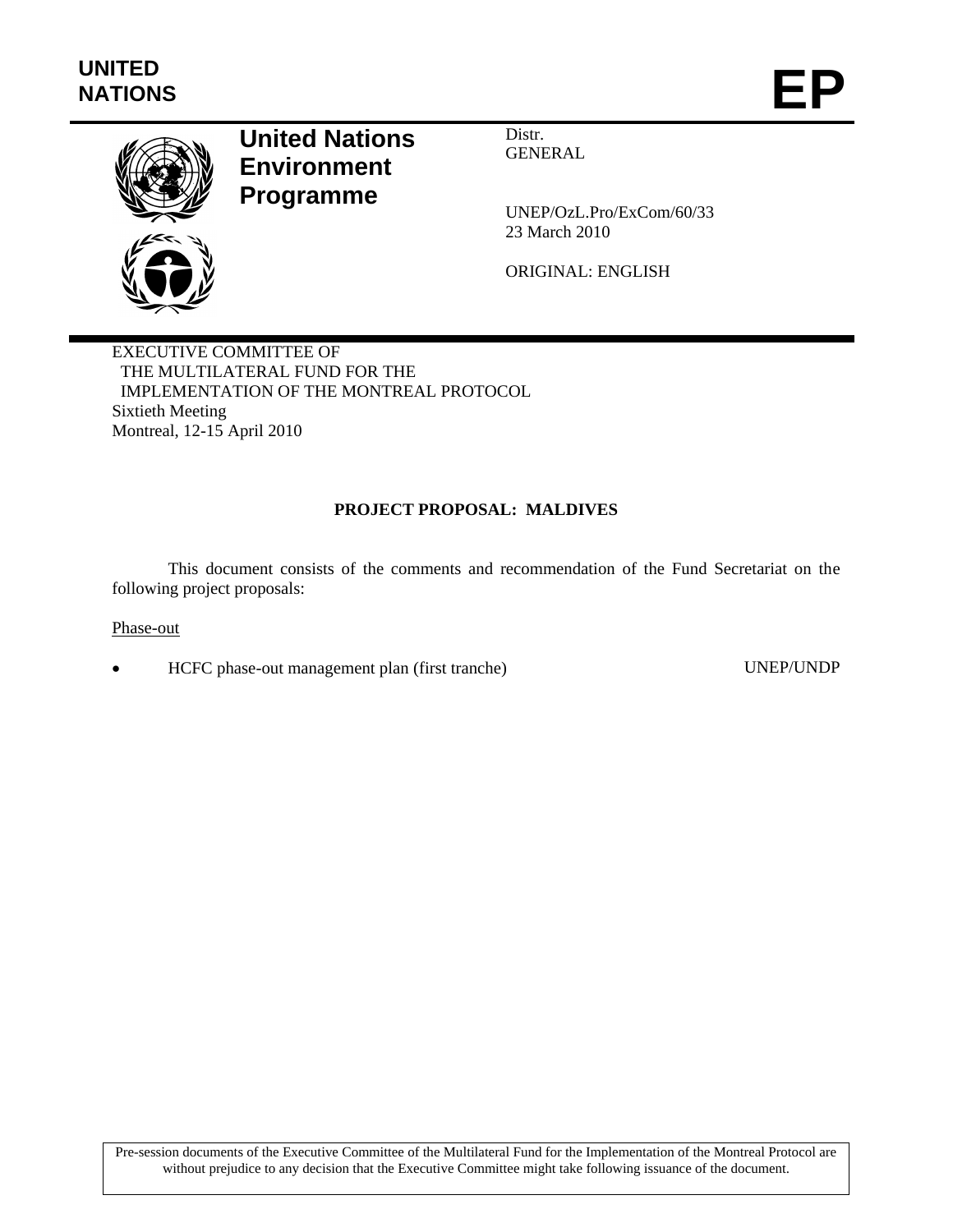#### **PROJECT EVALUATION SHEET – MULTI-YEAR PROJECTS COUNTRY:** Republic of Maldives

| <b>PROJECT TITLE:</b>                 | HCFC Phase-out Management Plan |
|---------------------------------------|--------------------------------|
| <b>BILATERAL/IMPLEMENTING AGENCY:</b> | <b>UNEP</b>                    |
| NATIONAL CO-ORDINATING AGENCY:        | <b>UNDP</b>                    |

#### **LATEST REPORTED CONSUMPTION DATA FOR ODS ADDRESSED IN PROJECT**

| л.    | <b>\RTICLE-7 DATA</b> | 2008 | <b>\S OF MARCH 2010</b> |                       |
|-------|-----------------------|------|-------------------------|-----------------------|
| Annex | Group 1:              |      |                         | ODP $\iota$<br>tonnes |

| <b>COUNTRY PROGRAMME SECTORAL DATA</b><br>2008<br><b>AS OF MARCH 2010</b><br>$\bf{B}$ |      |                                    |            |         |       |       |  |  |  |  |
|---------------------------------------------------------------------------------------|------|------------------------------------|------------|---------|-------|-------|--|--|--|--|
| Substance                                                                             |      | Consumption by sector (ODP tonnes) |            |         |       |       |  |  |  |  |
|                                                                                       | Foam | Ref. manu.                         | Ref. serv. | Solvent | Other | Total |  |  |  |  |
| HCFC-22                                                                               |      |                                    | 3.7        |         |       |       |  |  |  |  |
| HCFC-141b                                                                             |      |                                    |            |         |       |       |  |  |  |  |
| HCFC-142b                                                                             |      |                                    |            |         |       |       |  |  |  |  |
| Other                                                                                 |      |                                    |            |         |       |       |  |  |  |  |

| <b>CONSUMPTION DATA (ODP tonnes)</b>                                        |                  |                                                                |            |                 |  |  |  |  |
|-----------------------------------------------------------------------------|------------------|----------------------------------------------------------------|------------|-----------------|--|--|--|--|
| 2009-2010 baseline:                                                         | To be determined | Starting point for sustained aggregate reductions:<br>Baseline |            |                 |  |  |  |  |
| <b>CONSUMPTION ELIGIBLE FOR FUNDING (ODP tonnes)</b>                        |                  |                                                                |            |                 |  |  |  |  |
| Already approved:                                                           |                  |                                                                | Remaining: | <b>Baseline</b> |  |  |  |  |
| <b>CURRENT YEAR BUSINESS PLAN:</b>                                          |                  |                                                                |            |                 |  |  |  |  |
| Total funding (US \$):<br>1.275,000<br>3.7<br>Total phase-out (ODP tonnes): |                  |                                                                |            |                 |  |  |  |  |

#### **THE TARGETS AND FUNDING**

| <b>Row</b> | Parameter/Year                                                                        | 2010    | 2011         | 2012 | 2013    | 2014     | 2015     | 2016         | 2017   | 2018         | 2019          | 2020         | Total     |
|------------|---------------------------------------------------------------------------------------|---------|--------------|------|---------|----------|----------|--------------|--------|--------------|---------------|--------------|-----------|
| 1.1        | Montreal Protocol reduction schedule of                                               |         |              |      |         |          |          |              |        |              |               |              |           |
|            | Annex C. Group I substances (ODP                                                      | 3.7     | 3.7          | 3.7  | 3.7     | 3.7      | 3.3      | 3.3          | 3.3    | 3.3          | 3.3           | 2.4          | N/A       |
|            | tonnes)                                                                               |         |              |      |         |          |          |              |        |              |               |              |           |
| 1.2        | Maximum allowable total consumption of                                                |         |              |      |         |          |          |              |        |              |               |              |           |
|            | Annex C, Group I substances (ODP                                                      | 3.7     | 3.7          | 3.7  | 3.3     | 3.3      | 3.0      | 2.4          | 2.4    | 1.3          | $1.3^{\circ}$ | 0.0925       | N/A       |
|            | tonnes)                                                                               |         |              |      |         |          |          |              |        |              |               |              |           |
| 2.1        | Lead IA (UNEP) agreed funding (US\$)                                                  | 355,940 | $\theta$     |      | 216,860 |          | 145,350  | $\theta$     | 66,850 |              |               | $\Omega$     | 785,000   |
| 2.2        | Support costs for Lead IA (US\$)                                                      | 46,272  | $\Omega$     |      | 28,192  | $\Omega$ | 18,896   | $\Omega$     | 8,691  |              |               | $\Omega$     | 102,050   |
| 2.3        | Cooperating IA (UNDP) agreed funding<br>(US\$)                                        | 400,000 | $\Omega$     |      | 90,000  | $\Omega$ | $\Omega$ | $\Omega$     |        |              |               | $\Omega$     | 490,000   |
| 2.4        | Support costs for cooperating IA (US\$)                                               | 30,000  | $\theta$     |      | 6.750   | $\Omega$ | $\Omega$ | $\Omega$     |        |              | $\theta$      | $\Omega$     | 36,750    |
| 3.1        | Total agreed funding (US\$)                                                           | 755,940 | $\mathbf{0}$ |      | 306,860 | 0        | 145,350  | $\mathbf{0}$ | 66,850 | $\bf{0}$     | $\mathbf{0}$  | $\mathbf{0}$ | 1,275,000 |
| 3.2        | Total support costs (US\$)                                                            | 76,272  | $\Omega$     |      | 34,942  | $\Omega$ | 18,896   | $\Omega$     | 8,691  |              | $\theta$      | $\Omega$     | 138,800   |
| 3.3        | Total agreed costs (US\$)                                                             | 832,212 | $\mathbf{0}$ | 0    | 341,802 | 0        | 164,246  | $\bf{0}$     | 75,541 | $\mathbf{0}$ | $\mathbf{0}$  | 0            | 1,413,800 |
| 4.1.1      | Total phase-out of HCFC-22 agreed to be achieved under this Agreement (ODP tonnes)    |         |              |      |         |          |          |              |        |              | 3.7           |              |           |
| 4.1.2      | Phase-out of HCFC-22 to be achieved through previously approved projects (ODP tonnes) |         |              |      |         |          |          |              |        | $\mathbf{0}$ |               |              |           |
| 4.1.3      | Remaining eligible consumption of HCFC-22 (ODP tonnes)                                |         |              |      |         |          |          |              |        |              |               |              | 0.0925    |

**FUNDING REQUEST:** Approval of funding for the first tranche (2010) as indicated above.

| <b>SECRETARIAT'S RECOMMENDATION:</b> | r individual consideration<br>For. |
|--------------------------------------|------------------------------------|
|--------------------------------------|------------------------------------|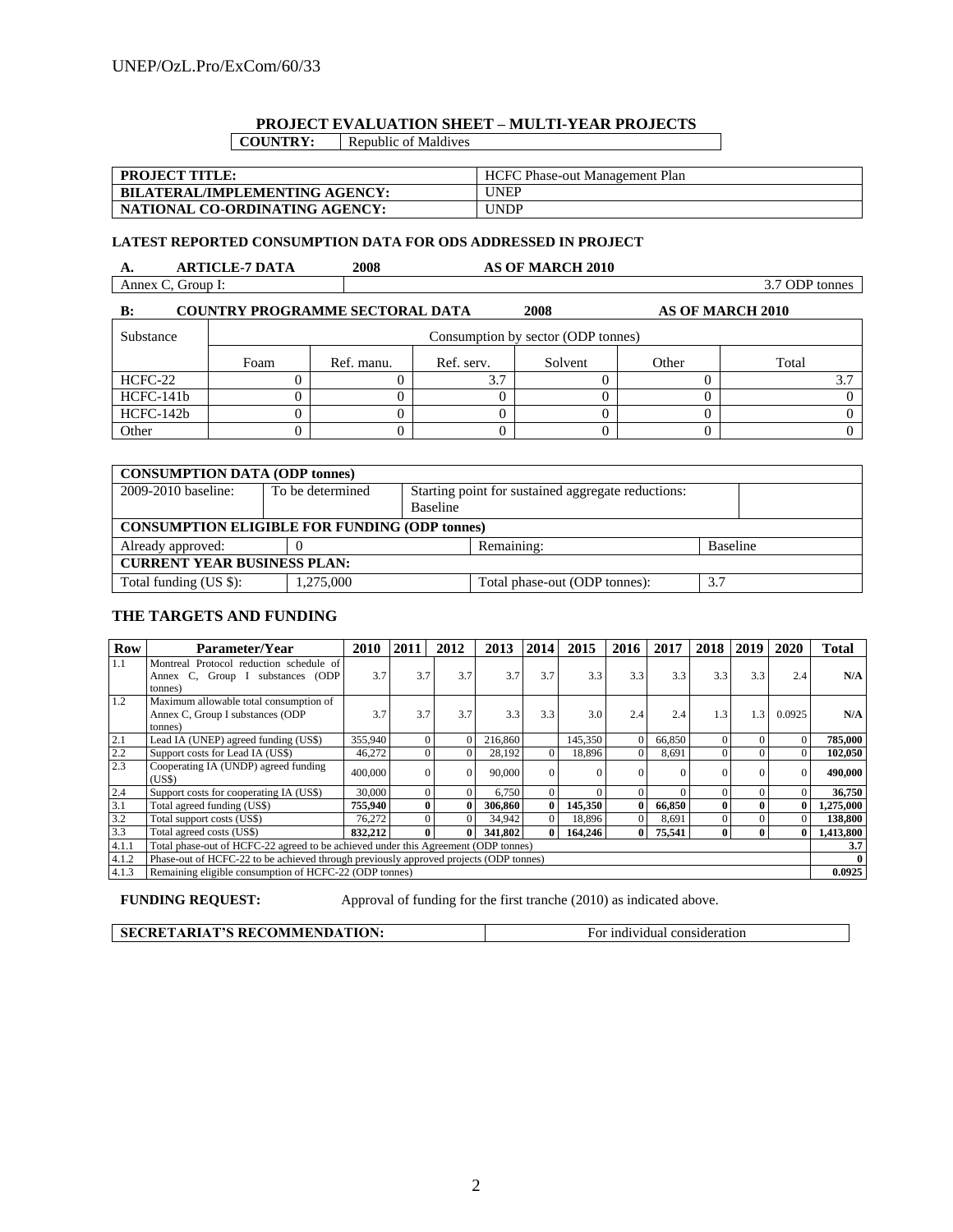## **PROJECT DESCRIPTION**

1. On behalf of the Government of the Maldives UNEP, as the designated lead implementing agency, has submitted to the 60<sup>th</sup> Meeting of the Executive Committee an HCFC phase-out management plan (HPMP) at a total cost of US \$1,275,000 for an accelerated phase-out of its HCFC consumption in 2020. The first tranche of the HPMP which will cover activities until 2012 is requested at a funding level of US \$755,940, US \$355,940 for UNEP plus support costs of US \$46,272, and US \$400,000 for UNDP plus support costs of US \$30,000. The HPMP closely follows the guidelines adopted by the Executive Committee in decision 54/39. The Maldives reported a consumption of 67.4 metric tonnes (3.7 ODP tonnes) of HCFC in 2008.

2. The submitted HPMP for the Maldives intends to address the complete phase-out of HCFCs following an accelerated phase-out schedule beyond that required by decision XIX/6 of the Parties to the Montreal Protocol resulting in HCFC phase-out ten years before the target date. This undertaking by the Government of the Maldives also includes a commitment to provide initial counterpart funding and to seek significant levels of co-financing from non-Multilateral Fund sources for climate benefits associated with the HCFC phase-out.

3. The HPMP is based on a survey assessing the use of HCFCs in the country, the number of HCFC refrigeration and air-conditioning systems, and the situation of the refrigeration servicing sector. The plan is developed in a single stage approach aimed at achieving complete phase-out of HCFCs by 2020 and keeping an allowance of 2.5 per cent of the baseline consumption for meeting servicing needs till 2025. The plan will impose a ban on the import of HCFC based equipment by 2013.

4. The activities that will be undertaken in the country will be a combination of non-investment activities (policy instruments, training and awareness raising) and investment activities (refrigerant reclaim programme, retrofitting and pilot end user replacement programme) to be implemented by UNEP and UNDP respectively. The Government of the Maldives will also provide counterpart funding that will initiate activities for the promotion of ozone and climate co-benefit activities, which will include a standards and labelling programme as well as the development of a framework for efficient and low HCFC economic development. These will be implemented at the same time as the other activities funded under this HPMP.

## General information

5. The Republic of Maldives is located at the centre of the Indian peninsula and consists of approximately 1,190 coral islands naturally grouped in a double chain of 26 atolls, spread over roughly 90,000 square kilometres. For administrative purposes the islands are divided into 19 atolls, and recently as part of the ongoing decentralization process they are further divided into 7 provinces. The capital of Maldives is Male, located in the central part of the country. The Maldives is one of the lowest lying countries in the world and is recognised as one of the most vulnerable in the context of climate change and sea level rise. The Maldives economy has been growing at an annual average of 10 per cent for the past two decades. Tourism is the main industry, contributing close to 20 per cent of the Gross Domestic Product (GDP). Over 90 per cent of Government tax revenue comes from import duties and tourism-related taxes. The annual average GDP growth is 5.7 per cent and GDP per capita is US \$2,908. The Ministry of Planning and Environment prepared the first country programme (CP) for the reduction and phase-out of ODS in the Maldives in June 1993. While funding for institutional strengthening (IS) was provided since 1995, the National Ozone Unit (NOU) was fully operational only in 2000 when it was set up at the Environment Research Centre (ERC) of the Ministry of Home Affairs, Housing and Environment. The ERC later came under the Ministry of Environment, Water and Energy. Since 2009, the functions and the name of ERC have been changed to Environmental Protection Agency (EPA) and it is under the Ministry of Housing Transport and Environment (MHTE).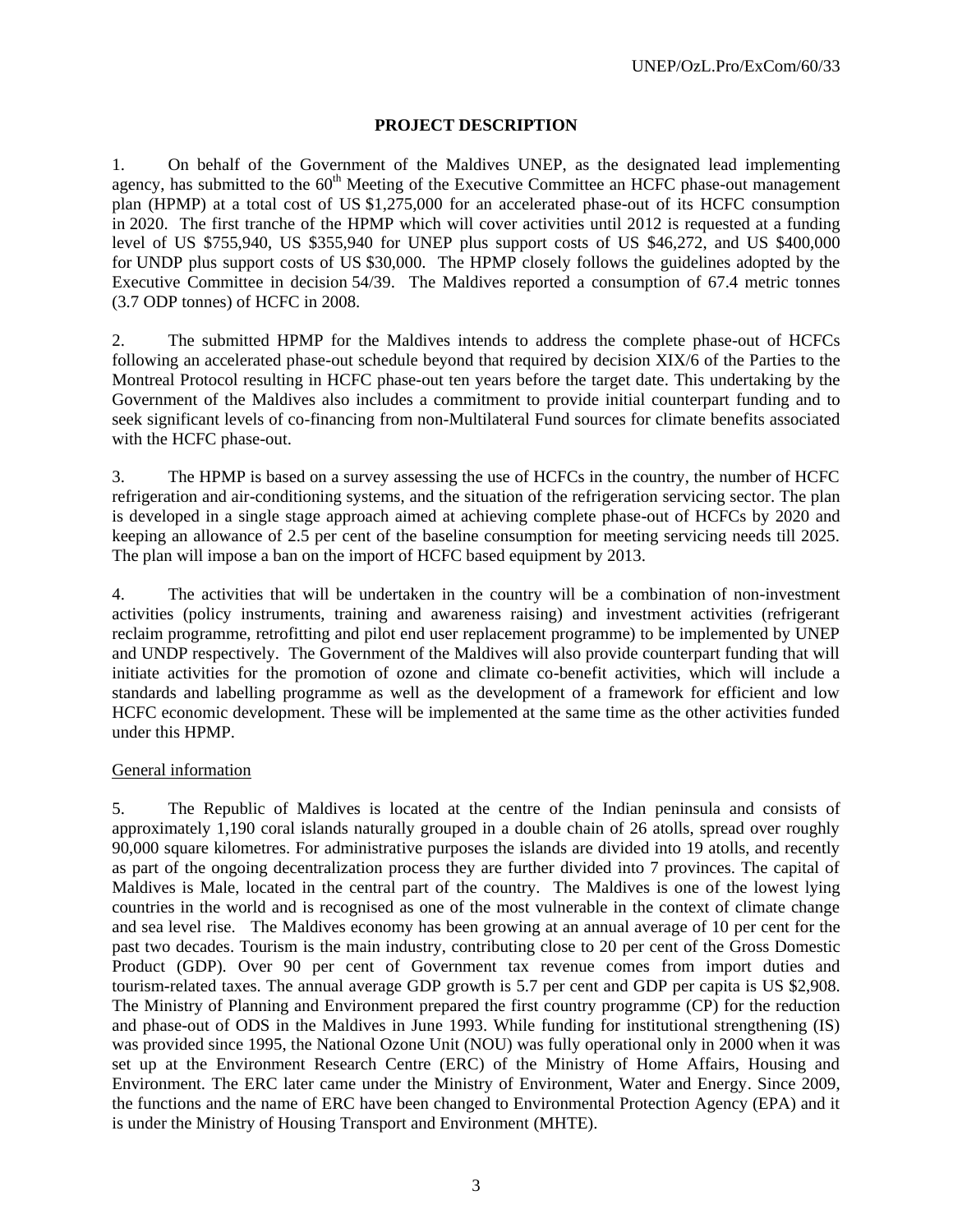6. A refrigerant management plan (RMP) was approved for the Maldives at the  $38<sup>th</sup>$  meeting in 2002 and a terminal phase-out plan (TPMP) in 2007. All funds for the TPMP have been transferred to the Maldives, and both activities are still ongoing. Efforts are also being made to ensure that equipment purchased under the TPMP can be used for HCFCs as well. The country has ratified the Vienna Convention, the Montreal Protocol and all its amendments including the Beijing Amendment. The existing import control system implemented in the Maldives became effective on 1 April 2002 and covers all the ODSs including HCFCs and blends. This was issued by the Ministry of Trade and Industries. Under this regulation, no ozone depleting chemical is allowed to enter the country without registration and without a permit for each shipment from the MHTE. While this current system allows the imports of ODS into the country to be monitored, it is not backed by a quota system that limits the volume imported by each enterprise. The current ODS legislation does not cover equipment, therefore there is no control over imports of HCFC-containing equipment. A new Environmental Act has been drafted by MHTE, which will be sent for discussion in the Parliament in the coming months. One section of this act is designated for ozone protection, and is aimed at strengthening the current system controlling ODS imports and use, and envisages a strong quota system to support the accelerated phase-out of HCFCs that the Maldives will undertake, as well as a ban on equipment imports as soon as possible.

7. The HPMP provides an overview of the consumption of HCFCs in the country. The country has no HCFC production, therefore the consumption is calculated only through imports predominantly of HCFC-22. The table below provides information on imports reported to the Ozone Secretariat.

|             |    |        | 2001 | 2002           | 2003 | 2004          | 2005                      | 2006                   | 2007 | 2008                     |
|-------------|----|--------|------|----------------|------|---------------|---------------------------|------------------------|------|--------------------------|
| <b>HCFC</b> | 1n | ODP    | ⇁    | $\sqrt{2}$<br> | ↩    | $\cap$<br>2.L | $\mathbf{\tau}$<br>⌒<br>. | 3 <sub>3</sub><br>ر. ر | 4.4  | $\gamma$ $\tau$<br>، ، ب |
| tonnes      |    |        |      |                |      |               |                           |                        |      |                          |
| HCFC        | 1n | metric |      | 22             | 36.4 | 40            | 49.1                      | 60                     | 80   | 67.2                     |
| tonnes      |    |        |      |                |      |               |                           |                        |      |                          |

Table 1: HCFC consumption 2001 to 2008 as reported under Article 7

8. The survey conducted during the HPMP preparation showed that the consumption of HCFC-22 is used primarily for servicing equipment in the industrial and domestic-air conditioning sector, tourism, fisheries and food processing. The total installed quantity of HCFC in the Maldives is estimated to be about 199.57 mt. The largest consumption is in the fisheries and shipping which is estimated at 83.9 mt with an annual servicing demand of 40.12 mt, comprising 64 per cent of the total HCFC use. The food processing and commercial refrigeration sector is the second largest servicing sector and accounts for 20 per cent of the HCFC-22 consumption. This sector has an installed stock of refrigerant of 50.26 mt with an annual leakage rate of 25 per cent, therefore the estimated annual servicing need is 12.5 mt annually. The industrial refrigeration sector with users mostly for food storage in resorts use smaller amounts of HCFC-22 since ammonia is the main refrigerant in this sector. HCFCs are mostly used in cold rooms and freezer containers (reefer containers). The air conditioning sector consists of domestic installations as well as those in the tourism industry in hotels, resorts and safari boats. The installed quantity is 65.8 mt, with a leakage rate at 15 per cent and an estimated annual servicing need of 10.35 mt. There are no central air-conditioning systems in the Maldives, therefore most units are split type, stand-alone, wall or window mounted. There are about 20 servicing workshops based in Male and 10-15 in the outer atolls. Tourist resorts have their own servicing workshops within the island. Occasionally some of the resorts have servicing contracts with workshops based in Male. Large suppliers of equipment such as State Trading Organisation (STO) have servicing and installation contracts with local workshops. Based on this information, the total annual HCFC requirement for servicing in the country is estimated at 63.3 mt.

9. The annual growth of HCFC consumption in the Maldives is estimated to be at 21 per cent calculated based on the import data gathered between 2001 to 2008. During this period, the average amount of HCFC imported into the country was 48.2 mt, however, this amount fluctuates due to stockpiling. Also, depending on the price of the substance, importers may request large quantities in a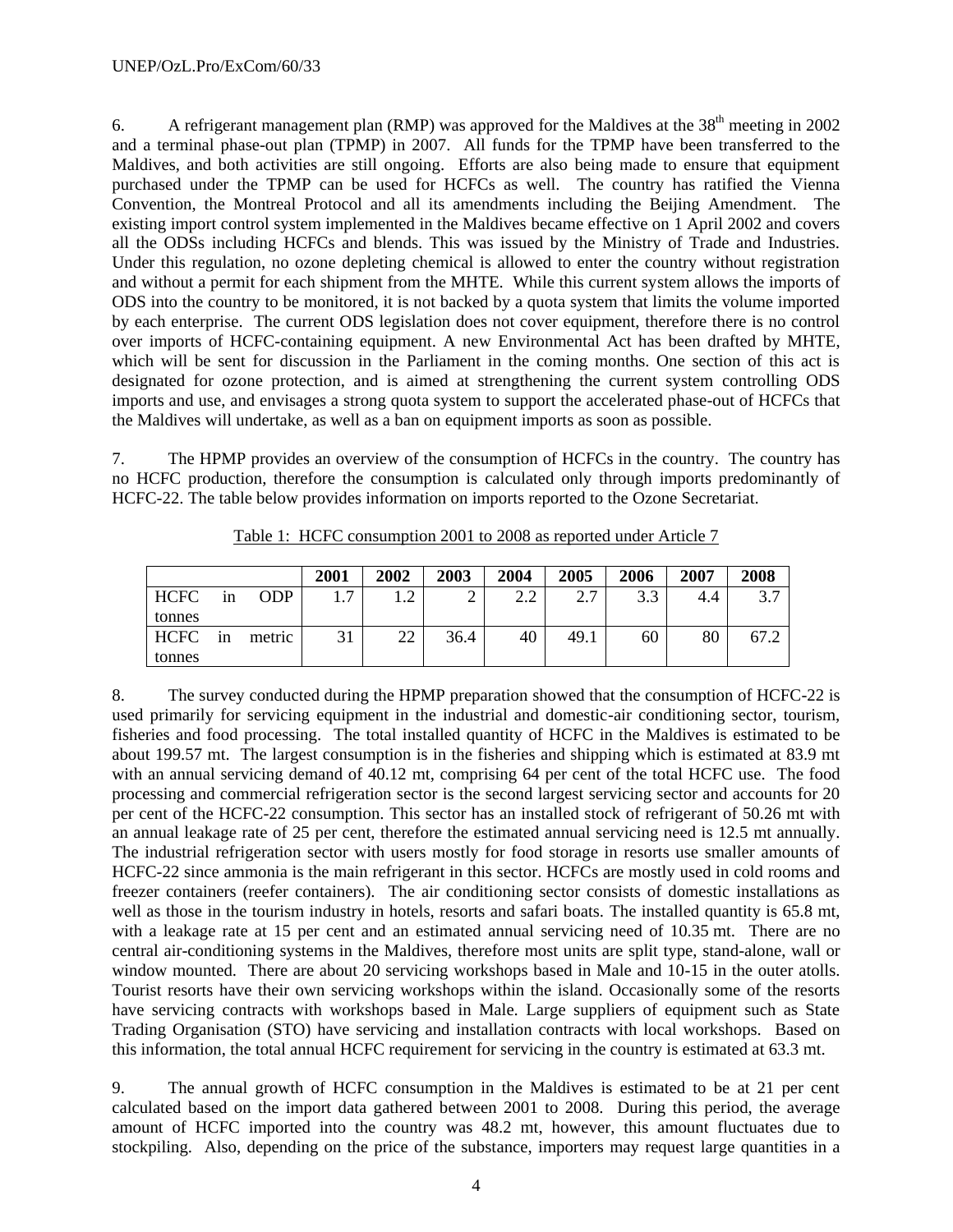given year and a relatively smaller amount in the consecutive year. The table below gives a forecast of HCFCs and actual need using the projected figure for 2009 imports as a base year and the estimated actual need taking into account the growth rate of HCFC imports over the 2001-2008 period.

|                               | 2009 |             | 2010 |             | 2011  |             | 2012  |             |
|-------------------------------|------|-------------|------|-------------|-------|-------------|-------|-------------|
| Growth Rate/mt                |      |             | 21%  |             | 21%   |             | 21%   |             |
| <b>HCFC</b><br><i>imports</i> | mt   | <b>ODPt</b> | mt   | <b>ODPt</b> | mt    | <b>ODPt</b> | mt    | <b>ODPt</b> |
| (unconstrained)               | 81   | 4.45        | 98   | 5.39        | 118.6 | 6.52        | 143.5 | 7.89        |
| Actual need                   | 63   | 3.46        | 76.3 | 4.19        | 92.3  | 5.07        |       | 6.14        |

Table 2. Forecast import (consumption) 2009-2012 and actual need

10. The HPMP also recognizes the growing trend towards an increase in the import of HCFC blends into the Maldives. There was a sharp increase of imports of HCFC blends in 2008 and a corresponding drop in HCFC-22 imports. This was attributed to an increase in the number of end users that had already switched to alternatives. Since Maldives is import dependent, mainly from the Asian region, the dominant refrigerant in the countries of origin of imports will take over the markets in the Maldives. The document points out that HCFC alternatives that are globally available are also used in the Maldives but at a higher initial cost. In 2008, over 8,000 mt of alternatives and blends were imported into the Maldives. The table below provides a summary of the price of these alternatives.

Table 3: CIF price of refrigerants imported to Maldives from 2006-2008

| Refrigerant         | $R-22$     | $R-404A$           | $R-406$                        | R-408A | $R-409A$ | $R - 502$    | 134A<br>$R-1$ | $R-23$ | $R-407$ | $R-410A$ | $R-413$     | $R-418$ |
|---------------------|------------|--------------------|--------------------------------|--------|----------|--------------|---------------|--------|---------|----------|-------------|---------|
| Price/kg<br>(US \$) | 22<br>2.LL | $\sqrt{2}$<br>رے . | $\sim$ 0.7<br>5.5 <sub>1</sub> | 4.76   | 6.19     | 2.21<br>⊥ ب⊿ | 2.26          | 70.39  | 4.41    | 5.63     | C 27<br>د.ء | 13.62   |

#### Strategy and implementation of the HCFC phase-out plan

11. As mentioned in the background, the HPMP is submitted as one overall plan for the total phase-out of HCFCs in the Maldives at an accelerated schedule. The proposal of the Maldives for an accelerated phase-out of HCFCs is as follows:

- (a) Freeze at baseline level (average 2009-2010 consumption): 2011
- (b) 10 % reduction: 2013
- (c) 20% reduction: 2015
- (d) 35% reduction: 2016
- (e) 67.5 % reduction: 2018
- (f) 97.5 % reduction: 2020, 2.5% for servicing use until: 2025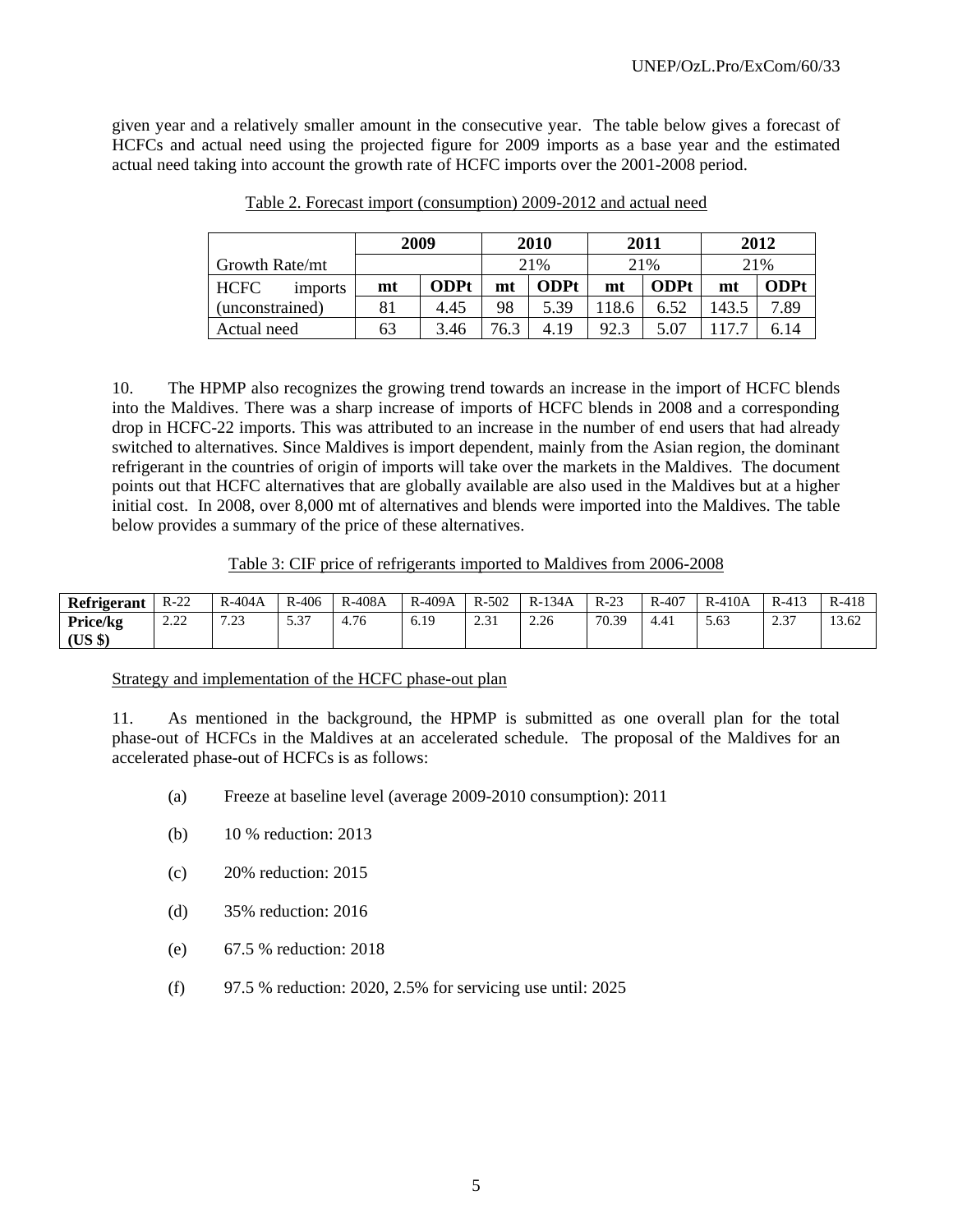12. The HPMP contains information about the activities and their implementation from 2010 to 2020, and identifies the specific requirements for the first tranche, as well as subsequent tranches. The plan contains policy instruments such as import quotas and taxes, projects that promote ozone and climate benefits, enhanced awareness, reclaim programme and a pilot recovery/replacement programme. One essential component of this plan is the inclusion of two elements that will look at the ozone and climate benefits of HCFC phase-out, as a fundamental part of the country's policy to achieve carbon neutrality by 2020. These two elements will be implemented by the Government using its own funding. The objectives of these activities are to promote the use of both energy-efficient and HCFC free equipment primarily through a standards and labelling programme, as well as through the development of a plan using market based instruments to accelerate the replacement of ODS equipment and delivering energy efficiency through Energy Service Company (ESCO) delivery mechanism.

13. The HPMP describes an overall strategy for complete HCFC phase-out, and the specific elements where funding is requested include the following:

- (a) Establishment of HCFC phase-out policies and their enforcement (HPP) (US \$233,000)
- (b) Enhanced awareness and outreach (US \$120,000)
- (c) Plan for gradual reduction of HCFC (US \$232,000)
- (d) Technical assistance for the servicing sector (US \$490,000)
	- (i) HCFC reclaim programme
	- (ii) End-user retrofit/pilot investment programme
- (e) Project Management & Monitoring (US \$200,000)

14. Under the HCFC policy component, the document describes the activities that will be undertaken by the Government. From the year 2013 onwards a ban is planned on imports of new equipment containing HCFCs into the country. While the Maldives has a licensing system, this will be also strengthened to establish an import quota for bulk HCFC-22 as well as HCFC blends from 2010 onwards, as in the schedule outlined in paragraph 11 above. This system will also introduce strict reporting requirements for importers related to the total quantities of imported or exported goods under the issued permits. The Government also envisages a tax incentive for the import and use of non-HCFC equipment. All these elements of the HCFC policy are being considered in the draft Environment Act which is now under review by the legislature of the Maldives.

15. The Maldives also foresees activities to enhance awareness raising and outreach as essential to promote both HCFC policies to stakeholders and even the general public and consumers. This will be the thrust of this component which will require the development of a strategy, a communication plan as well as an implementation programme to reach as many stakeholders as possible. It is envisaged that through a strategic communication plan, the engagement of the stakeholders could be sustained in order to assist the country to meet the accelerated phase-out of HCFCs.

16. The HPMP also foresees activities that will consist of training service technicians in adopting good practices in servicing both HCFC and non-HCFC refrigeration equipment, as well as strengthening the recovery and recycling (R&R) activities initiated in the CFC terminal phase-out plan (TPMP) to focus on HCFCs. These activities will target specifically the fisheries and tourism sector where the demand for HCFC servicing is the highest, and where the needs are more specific. The tourism industry and the fisheries industry of Maldives have adopted ISO 14001 standards in their energy consumption, emission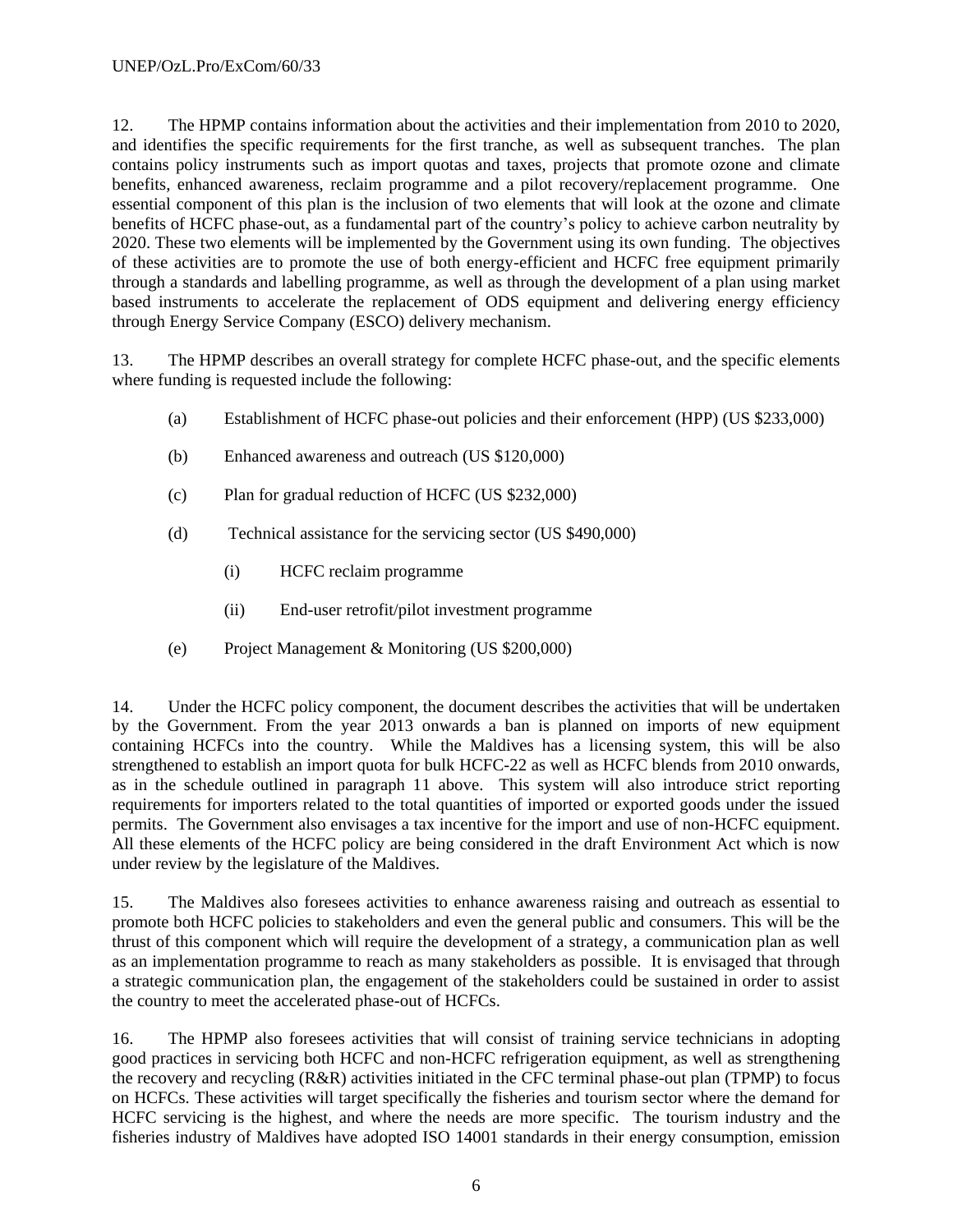and other management practices, and the training programme will assist them in meeting these standards, thereby reducing HCFC use as well as promoting more energy efficient equipment and practices. The HPMP proposes to add another 10 sets of R & R equipment to the already existing fleet.

17. Technical assistance will also be provided to the servicing sector, and these will focus on reducing demand for HCFCs through a reclaim programme and a pilot equipment replacement programme that will be implemented in the country. These two activities will address the challenge of how the Maldives can maintain zero demand for HCFCs especially after 2020 when there will still be stocks from other Article 5 countries. These will target the shortcomings of similar programmes done during the CFC phase-out and explore how the implementation can be improved to meet the output. The key concept underlying these mechanisms is to acknowledge and harness market forces to ensure commercial viability and sustainability and also to ensure some ownership of the servicing establishments. The proposed reclaim programme aims to establish 10 mini-reclaim centres, provide them with equipment and organise these so that they operate on a commercial basis. They would receive recovered refrigerants collected by air conditioning and refrigeration servicing, do the reclamation for a service fee, manage the containers of reclaimed HCFCs, and promote a system where this could be purchased on a rotational/exchange basis (similar to domestic cooking gas cylinders). The containers will be appropriately labelled in accordance with existing regulations. The mini-reclaim centres would also record, track and report on incoming and outgoing refrigerants. Once implemented, this will encourage the collection of the refrigerant and reduce the demand for new HCFCs, thereby ensuring a supply for servicing.

18. The other element of this technical assistance is the end-user retrofit pilot incentive programme which aims to initiate incentives for end-users to retrofit their HCFC-based equipment to non-HCFC alternatives, on a pilot basis. For small commercial refrigeration equipment, it is proposed that drop-in hydrocarbon blends would be used to retrofit the HCFC-based equipment. For small residential and commercial air conditioning units, low-GWP blends are proposed to be used for retrofitting. The incentive funding would be provided to the servicing establishments upon submission of evidence that the retrofits were adequately and satisfactorily carried out. The end users will need to meet eligibility criteria established by the NOU. They would then enter into a binding agreement with the NOU, incorporating appropriate legal, technical and operational provisions. Each end user would be provided financial assistance covering the actual retrofitting/replacement costs (excluding taxes) of up to a maximum of US \$5,000 (depending on the size of the end-user) against satisfactory completion of conversion and satisfactory documentation justifying the costs. It is expected that upon completion of this activity, demonstration cases of successful retrofitting of HCFC-based refrigeration and air conditioning systems will build confidence among other end-users, precipitating early retrofitting decisions, and reducing demand for HCFCs.

19. Finally, monitoring and verification costs are foreseen for the HPMP at a total cost of US \$200,000 which is within twenty per cent of the total request of US \$1,275,000. The coordination of the national activities will be undertaken by the NOU, and the management of the implementation of the planned project activities will be allocated to the NOU in corporation with UNEP as lead agency, and UNDP as cooperating agency. The monitoring of the implementation of the HPMP and the verification of the achievements of the performance targets will be done by an independent consultant as foreseen in the agreement.

20. The budget overview of the full HPMP is provided in Table 4 below, the costs per tranche are in Table 5. A more detailed table with the specific activities for each of the components including a timetable for implementation is attached as Annex I.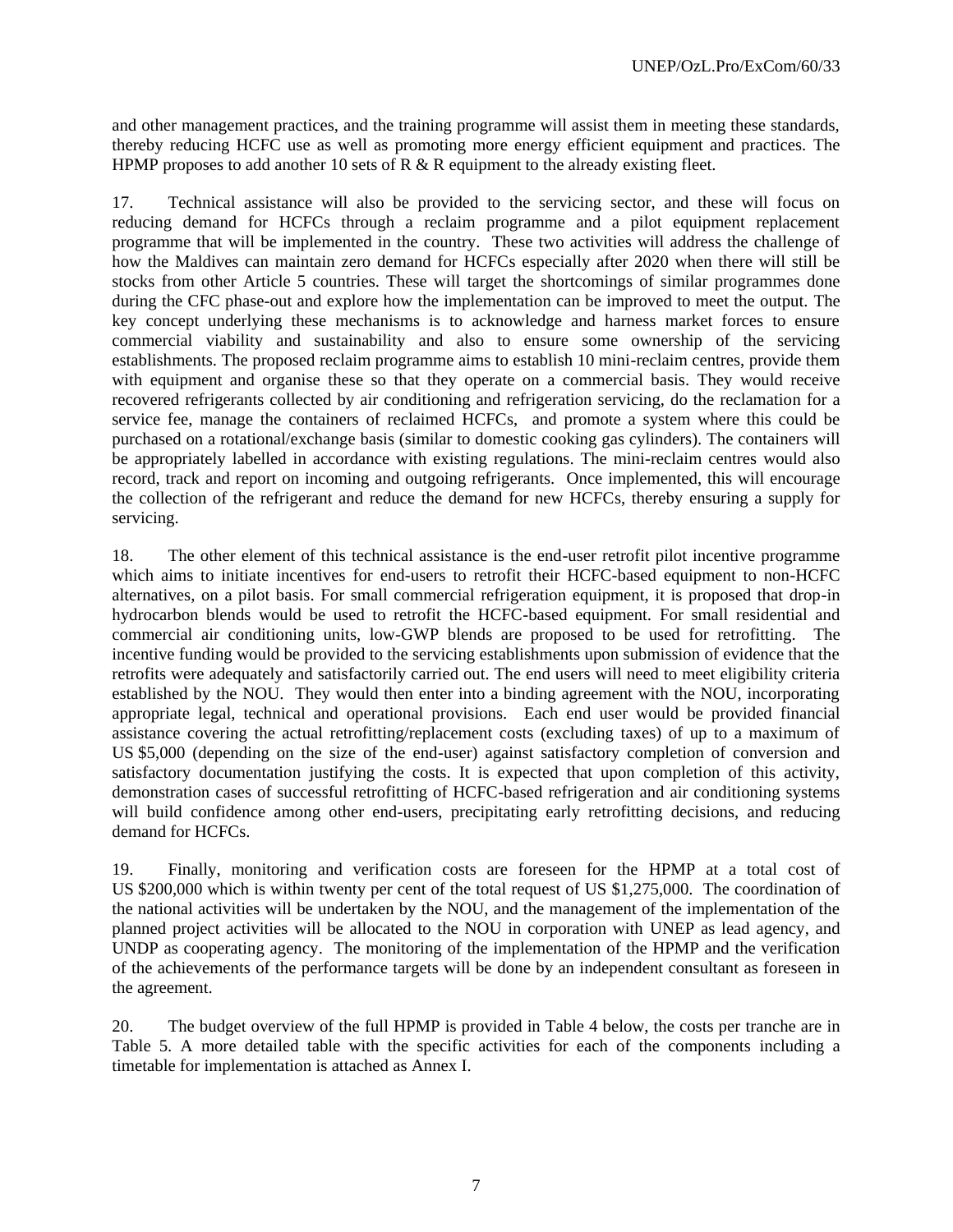| <b>Activities</b> /project                                    | Agency<br><b>Responsible</b> | Cost<br>(US\$) |
|---------------------------------------------------------------|------------------------------|----------------|
| Project 1: HCFC policies                                      | <b>UNEP</b>                  | 233,000        |
| Project 2: Enhanced awareness and outreach                    | <b>UNEP</b>                  | 120,000        |
| Project 3: Plan for gradual reduction of HCFCs                | <b>UNEP</b>                  | 232,000        |
| Project 4: Technical assistance for the servicing sector      |                              |                |
| Sub-component 1: HCFC reclaim programme                       | <b>UNDP</b>                  | 270,000        |
| Sub-component 2: End-user retrofit/pilot investment programme | <b>UNDP</b>                  | 220,000        |
| Project 5: Monitoring and verification - until 2020           | <b>UNEP</b>                  | 200,000        |
| Funding requested for the first tranche                       |                              |                |
| Total cost for the HPMP                                       |                              | 1,275,000      |

## Table 4: Budget overview of the HPMP

Table 5: Planned tranches for the HPMP

| Year         | 2010    | 2013    | 2015    | 2017   |
|--------------|---------|---------|---------|--------|
| UNEP $(US \$ | 355,940 | 216,860 | 145,350 | 66,850 |
| UNDP (US \$) | 400,000 | 90,000  |         |        |
| Total        | 755,940 | 306,860 | 145,350 | 66,850 |

## **SECRETARIAT'S COMMENTS AND RECOMMENDATION**

## **COMMENTS**

21. The Secretariat reviewed this HPMP in line with decision 54/39, Guidelines for the preparation of HPMP. It notes that this HPMP submitted for the Maldives is exceptional as it looks at an accelerated phase-out of ten years before the Montreal Protocol's control measures. It describes all the activities that will be implemented in the country, and provides an overall direction and strategy on how this plan to phase-out earlier may be achieved. In addition, the Secretariat also views this HPMP as an example of a well formulated programme for an LVC country in particular, that makes an attempt to include climate benefits in the activities being developed. The Secretariat also appreciates the commitment of the Government of the Maldives not only for pioneering the accelerated phase-out, but also for taking a lead role in providing counterpart funding for the elements of the HPMP that promote climate benefits.

22. As originally submitted, the HPMP proposed through UNEP as the lead agency a total funding at the level of US \$2.3 million for the complete phase-out of HCFCs in 2020. This submission included elements for a standards and labelling programme and the development of a framework for efficient and low HCFC economic development as part of the HPMP to promote ozone and climate benefits of the HCFC phase-out. In the initial discussion with UNEP, the Secretariat, while noting the importance of these two activities in the context of the country's policy to achieve carbon neutrality in 2020 indicated to UNEP that they were not eligible under the current guidelines of the Multilateral Fund for similar activities as they were not incremental costs. It emphasised that the promotion of energy savings in the country would happen in due course because of the carbon neutral policy of the country, and not necessarily through HCFC phase-out. In consideration of these views, UNEP informed the Secretariat that as the Government wished these activities to be implemented as part of the HPMP to complement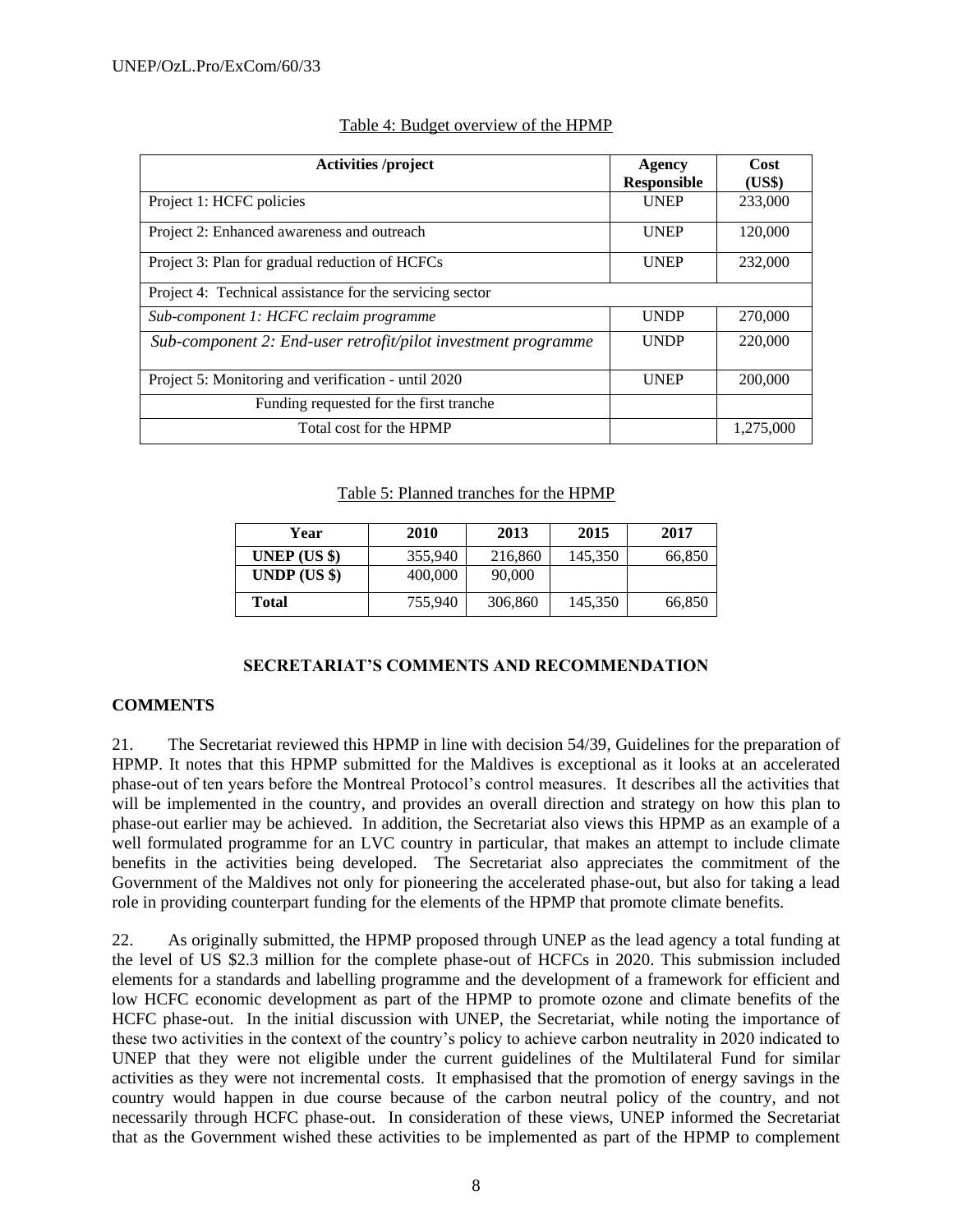their energy policy, it was willing to provide counterpart funding to cover the related costs. This will then form part of the co-funding for the HPMP, in line with decision 54/39.

23. The Secretariat also appreciated UNEP for its efforts to ensure that the activities included in the revised HPMP are those that are eligible under current guidelines. The submitted HPMP builds upon the experience gained by the Maldives in the implementation of the TPMP, and uses these legal and organisational bases to strategically meet the advanced phase-out targets. The approach on strengthening the currently established legal instruments in a time frame that will allow the country to meet its targets is likely to succeed in controlling the consumption of HCFCs, and meeting a freeze of its baseline consumption by 2011. The ban on import of equipment which is envisaged to be in place by 2013 will ensure that no additional demand for HCFC for servicing will be required beyond this date. The Secretariat also reminded UNEP that the HPMP preparation funding already accounted for policy development. UNEP indicated that these funds were used for the review of the regulation during the preparation of the HPMP, and the additional funds being sought are for the implementation of the revised regulation currently proposed in the draft Environment Act. The first tranche of the TPMP will cover 2010-2012, and would focus on putting in place the policy and legal aspects that would support the phaseout activities. During this period, the quota system will be established and efforts to finalise the HCFC based equipment ban will be initiated. Awareness efforts will continue, alongside the reclaim programme and the pilot retrofitting scheme.

24. The HPMP foresees activities in the servicing sector such as training and enhanced awareness raising to be the main non-investment actions as well as the recovery and recycling programme that are required by the country to meet compliance with their targets. The investment components as designed provide a good opportunity for the country to maintain a stock of reclaimed refrigerant therefore reducing demand for new HCFCs. According to UNDP, these two investment components need to be completed during the first five years of implementation if it is to support the full phase-out, and foresees an implementation timeframe of 2010-2014.

25. The Secretariat and the implementing agencies also discussed the starting point for HCFC reductions in the Maldives in line with decision 54/39. While the decision does not specifically require countries with HCFC consumption in the servicing sector only to define a starting point, it does require a commitment to achieve the control measures under the Montreal Protocol and a performance-based plan to enable funding of future tranches. Based on these discussions, it was agreed that the current consumption of 3.7 ODP tonnes would form the basis for calculating HCFC reductions in the country following their accelerated schedule. This is contained in Appendix 2A of the draft agreement.

26. The Secretariat also discussed with UNEP and UNDP the issues related to the delays in the implementation of the TPMP. UNDP responded that the equipment component which experienced delays in purchasing is already finalised and that due consideration has been made to ensure that these could be used for HCFCs as well.

27. In discussing the total cost of the HPMP with UNEP and UNDP, the Secretariat emphasised that the current basis for funding levels for LVC countries like the Maldives would be the proposal contained in paragraph 4 Annex II of document UNEP/OzL.Pro/ExCom/60/46, without pre-empting a decision by the Executive Committee at this meeting on funding levels. Following this table and considering the current consumption of the Maldives, it would fall under Group 4 that provides for a total funding level of US \$800,000 for complete HCFC phase-out. UNEP however indicated that the consumption of the country should be in the group higher than that therefore giving the country a possible total funding of US \$900,000. The Secretariat in considering that the country's 2007 HCFC consumption was higher (80 mt) as compared to 2008, agreed to consider this proposal. UNEP also requested that some consideration be given to the fact that the country is accelerating its phase-out by ten years, and is submitting a total phase-out plan on a one time basis, albeit funding will be disbursed in tranches. According to UNEP, this would entail some savings in the preparation of a second stage of the HPMP.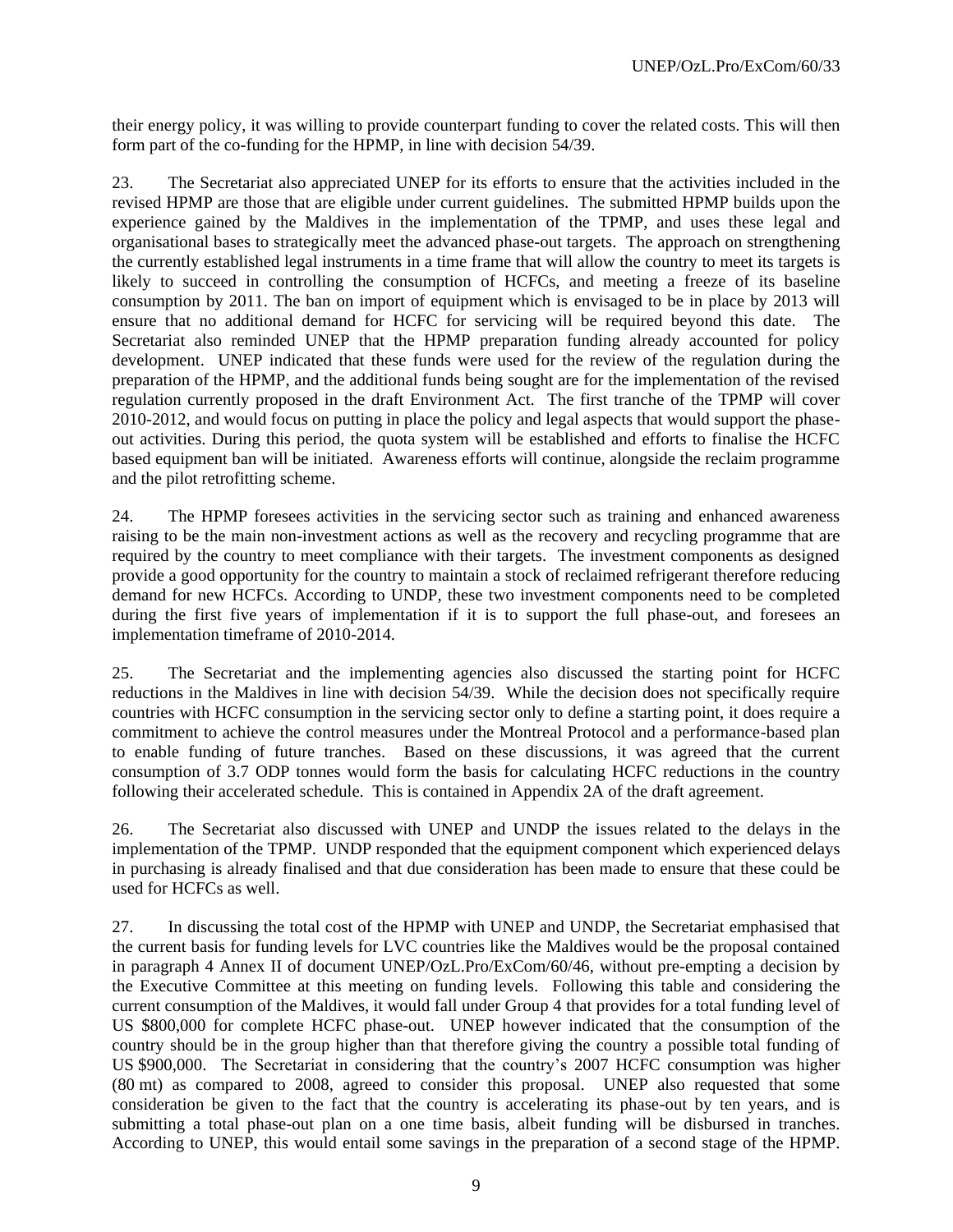Following further discussions, the Secretariat agreed to consider a recommendation to the Executive Committee for an additional 40 per cent adjustment to the cost to which the country would be entitled as an incentive for early phase-out.

28. The total cost of the HPMP therefore comes to US \$1,275,000 plus support costs. This translates to US \$127,500 per year for ten years from 2010-2019. Given the current limited experience with HPMPs for LVCs, the review that the Secretariat carried out was limited to experience with similar activities under the TPMP and, as a result, the Secretariat believes that the costs requested are justifiable and appropriate. Out of this funding level, UNEP and UNDP are requesting US \$755,940 plus support costs, for the first tranche.

29. The Draft Agreement, starting point and proposed reduction steps have been prepared using the draft template contained in document UNEP/OzL.Pro/ExCom/60/48. The Secretariat finds that the activities and targets, the phase-out schedule, and the annual implementation plan contained in the draft agreement to be reasonable and consistent with the actions outlined in the HPMP. The Secretariat also notes that this current draft has been adjusted to the extent that it applies to the national situation of the Maldives and their proposed accelerated phase-out. Any further adjustments to this agreement will be made after the Executive Committee decides on a final template in its discussion of agenda item 9(d).

30. While the proposal of the Maldives for an accelerated phase-out plan is commendable and would be a good example of phase-out of HCFCs under the Montreal Protocol, there is presently no indication if and to what degree the Executive Committee is willing to consider such a plan and how this will be funded. UNEP pointed out that this move is a big commitment on the part of the Maldives Government and hopes that it will be fully supported by the Executive Committee considering that this will be the first total phase-out plan for HCFCs that considers climate benefits at the same time, without additional cost to the Fund.

## **RECOMMENDATION**

- 31. The Executive Committee may wish to:
	- (a) Consider whether to approve, in principle, the HCFC phase-out management plan (HPMP) for the Maldives, at the amount of US \$1,275,000 plus support costs, noting that this level of funding includes an additional 40 per cent on top of the funding the country is eligible for HPMP implementation as an incentive for an accelerated HCFC phase-out up to 2020;
	- (b) Consider whether to approve the starting point of 3.7 ODP tonnes, proposed by the country based on its latest (2008) HCFC consumption as indicated in Appendix 1-A and Appendix 2-A of the Agreement;
	- (c) Note with appreciation the commitment by the Government of the Maldives to accelerate its phase-out of HCFCs by ten years in advance of the Montreal Protocol schedule, and to freeze its HCFC consumption in 2011;
	- (d) Approve the Draft Agreement between the Maldives and the Executive Committee for the reduction in consumption of HCFCs as contained in Annex I of the present document, based on the final template of the Agreement to be agreed by the Executive Committee; and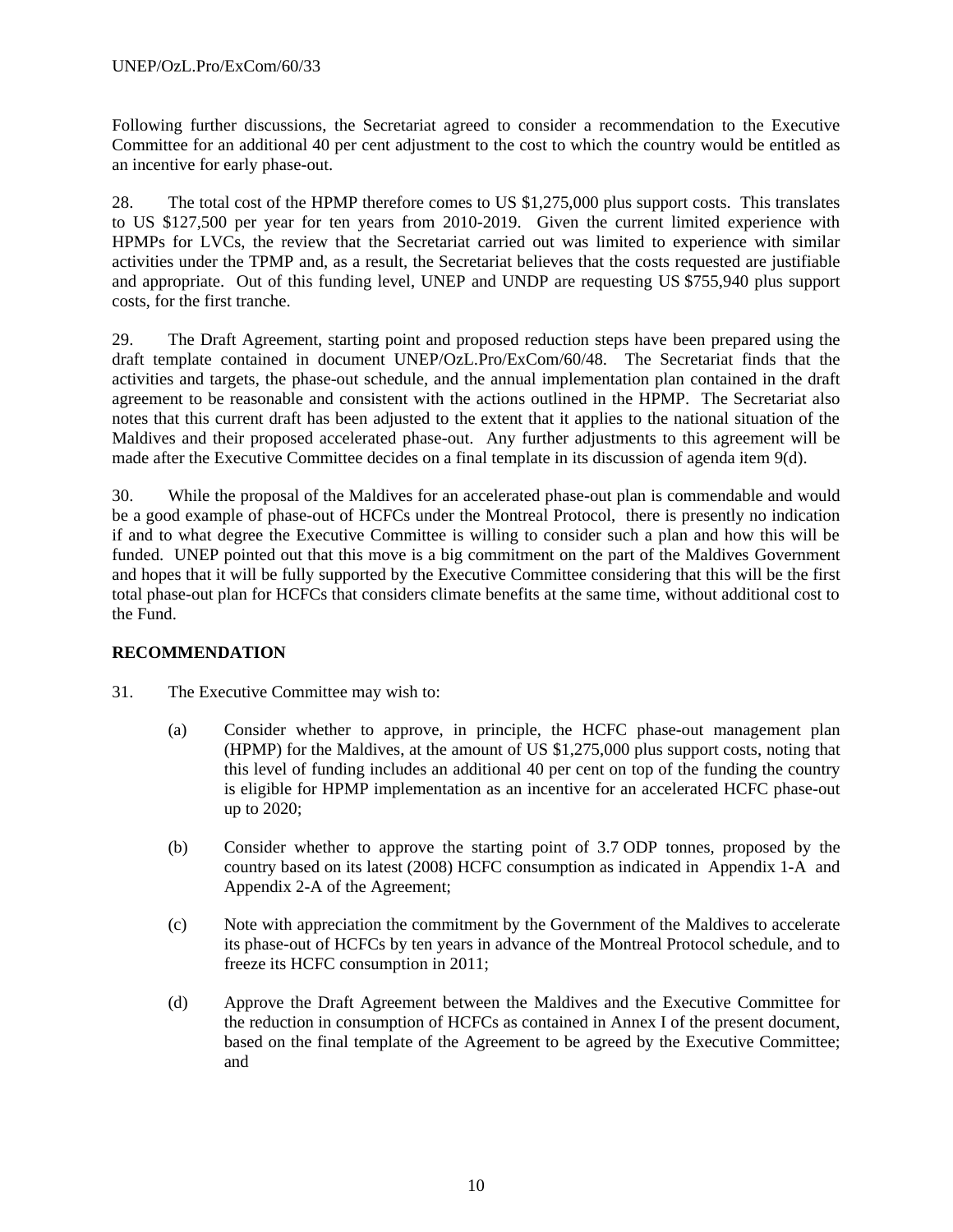(e) Approve the first implementation plan for 2010-2012, and the first tranche of the HPMP for the Maldives at the funding levels indicated in the table below:

|     | <b>Project Title</b>                           | <b>Project</b><br><b>Funding (US\$)</b> | <b>Support Cost</b>   Implementing<br>(US\$) | Agency      |  |
|-----|------------------------------------------------|-----------------------------------------|----------------------------------------------|-------------|--|
| (a) | HCFC phase-out management plan (first tranche) | 355,940                                 | 46,272                                       | <b>UNEP</b> |  |
| (b) | HCFC phase-out management plan (first tranche) | 400,000                                 | 30,000                                       | <b>UNDP</b> |  |

 $-$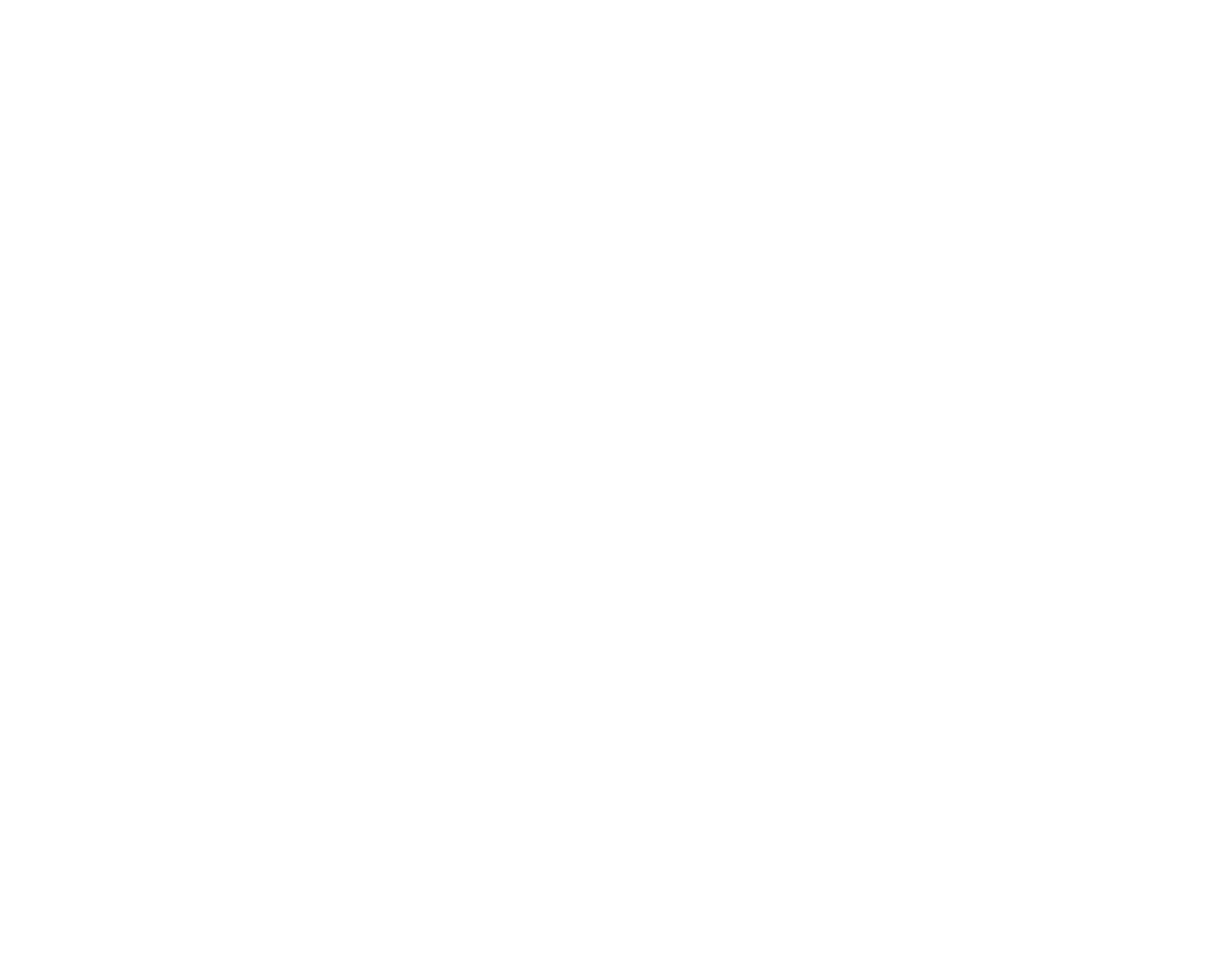## **Annex 1: Total HPMP cost estimation and implementation**

The cost of planned activities and projects are estimated on the basis of previously implemented projects and information from producers of equipment. Name of project/activities, implementation time frame and estimated cost and anticipated financing sources are given in the Table below:

| <b>Activity/Cost Components</b>                                                                                                                                                              | <b>Estimated</b><br>total Cost  |            | <b>Anticipated Financing</b> |              | <b>Time</b><br>frame | Comments*                                                                                  |  |  |  |
|----------------------------------------------------------------------------------------------------------------------------------------------------------------------------------------------|---------------------------------|------------|------------------------------|--------------|----------------------|--------------------------------------------------------------------------------------------|--|--|--|
|                                                                                                                                                                                              |                                 | <b>MLF</b> | $Gov't^*$                    | <b>Other</b> |                      |                                                                                            |  |  |  |
|                                                                                                                                                                                              | <b>Non Investment Component</b> |            |                              |              |                      |                                                                                            |  |  |  |
| <b>Project 1: HCFC Phase-out Policies (HPP) and Enforcement</b>                                                                                                                              |                                 |            |                              |              |                      |                                                                                            |  |  |  |
| 1.2 Hire local consultant to draft regulation (for three<br>months)                                                                                                                          | 10,000                          | 8,000      | 2,000                        |              | 2010-2011            | In-kind contribution<br>working space staff<br>assistance                                  |  |  |  |
| 1.3 Development of standards for non-HCFC based<br>equipment- Legal consultant for six months                                                                                                | 15,000                          | 15,000     |                              |              | 2010-2011            |                                                                                            |  |  |  |
| 1.4 International Consultant for policy setting                                                                                                                                              | <b>CAP PEO</b>                  |            |                              |              | 2010-2020            |                                                                                            |  |  |  |
| 1.5 One-day high level (Ministers and IA) roundtable<br>meeting in May 2010 to finalise the implementation to<br>get high level commitment for the implementation of<br>the approved project | 20,000                          | 15,000     | 5,000                        |              | 2010                 | In-kind<br>contribution for the<br>workshop venue<br>and covering local<br>hospitality etc |  |  |  |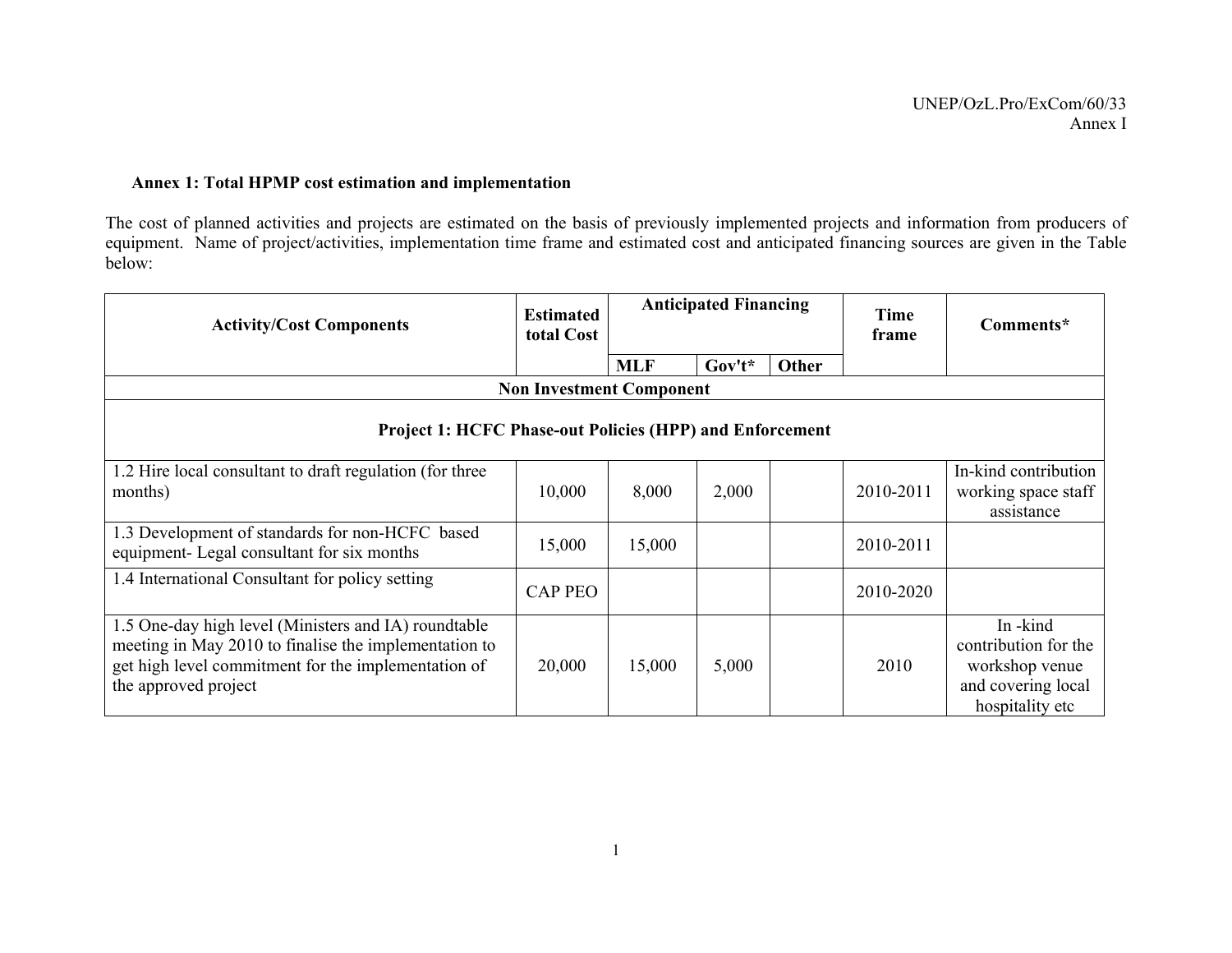| <b>Activity/Cost Components</b>                                                                                                                  | <b>Estimated</b><br>total Cost | <b>Anticipated Financing</b> |          |       | <b>Time</b><br>frame | Comments*                                                           |
|--------------------------------------------------------------------------------------------------------------------------------------------------|--------------------------------|------------------------------|----------|-------|----------------------|---------------------------------------------------------------------|
|                                                                                                                                                  |                                | <b>MLF</b>                   | $Gov't*$ | Other |                      |                                                                     |
| 1.6 One day Regulations initiation workshop for<br>stakeholder consultation (30-40 participants) x 2                                             | 15,000                         | 10,000                       | 5,000    |       | 2010-2015            | In kind contribution<br>for the preparation<br>and arrangement      |
| 1.7 One days Stakeholder consultation workshop to<br>discuss the draft regulations (after formulation of the<br>draft (30-40 participants) $x$ 2 | 25,000                         | 15,000                       | 10,000   |       | 2010-2015            | In-kind contribution<br>working<br>arrangement and<br>support staff |
| 1.8 Law enforcement officers training workshop on<br>new regulations, 10 workshops                                                               | 55,000                         | 45,000                       | 10,000   |       | 2010-2020            | in-kind contribution<br>working<br>arrangement                      |
| 1.9 Multiple ODS Identifiers (10 sets)                                                                                                           | 25,000                         | 25,000                       |          |       | 2010-2013            |                                                                     |
| 1.10 Fifteen Training workshop for R&AC servicing<br>sector on new regulations (one in Male another in<br>atolls) (50-60 participants in each)   | 85,000                         | 75,000                       | 10,000   |       | 2010-2020            | in-kind contribution<br>working<br>arrangement and<br>support staff |
| 1.11 Technical Assistance                                                                                                                        | 25,000                         | 25,000                       |          |       | 2010-2015            |                                                                     |
| <b>Total HCFC Phase-out Policies (HPP) and</b><br><b>Enforcement</b>                                                                             | 275,000                        | 233,000                      | 42,000   |       | 2010-2020            |                                                                     |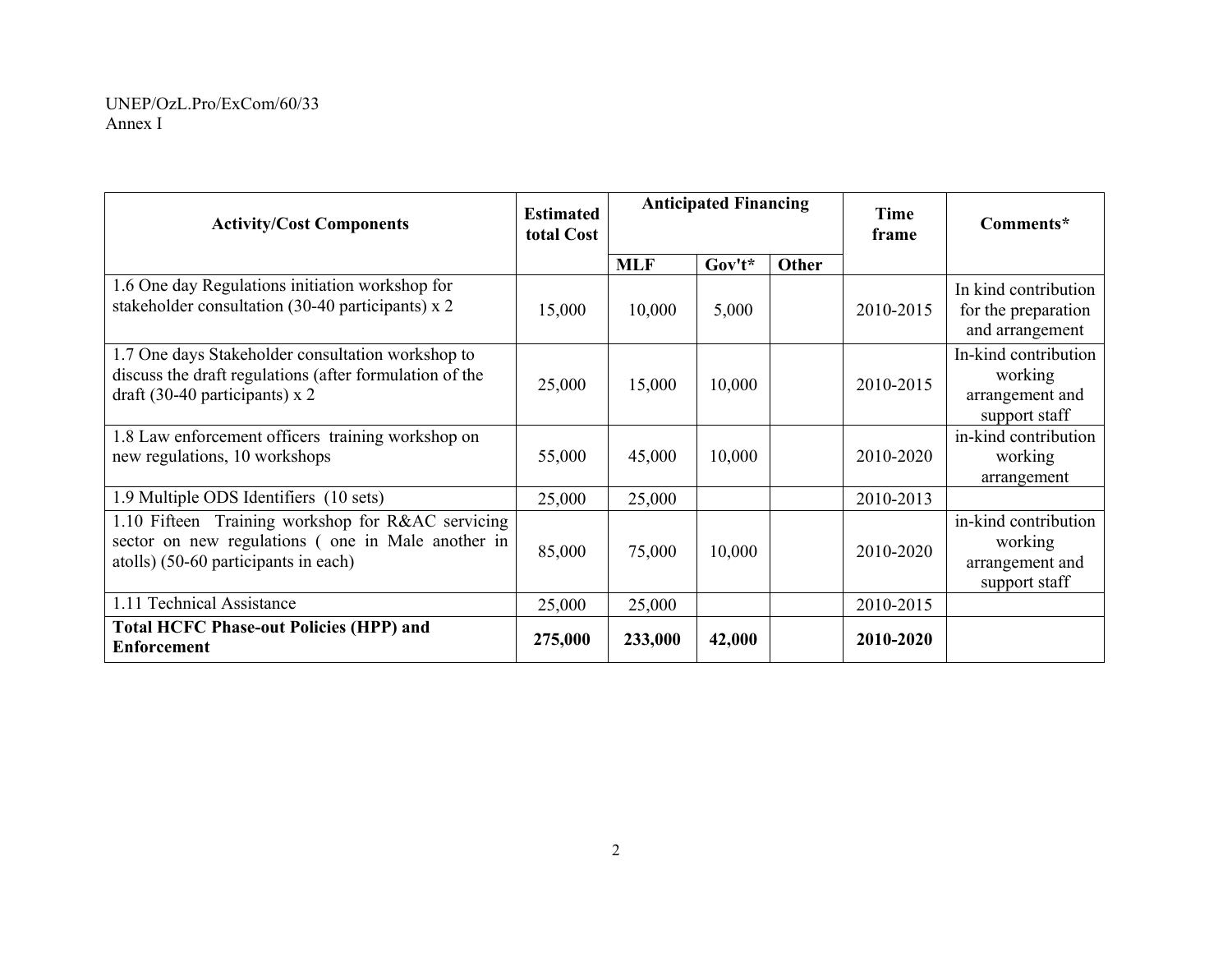|                                                                   | <b>Estimated</b>                                               | <b>Anticipated Financing</b> |           |         | Time      |                             |  |  |  |  |
|-------------------------------------------------------------------|----------------------------------------------------------------|------------------------------|-----------|---------|-----------|-----------------------------|--|--|--|--|
| <b>Activity/Cost Components</b>                                   | total Cost                                                     |                              |           |         | frame     | Comments*                   |  |  |  |  |
|                                                                   |                                                                | <b>MLF</b>                   | $Gov't^*$ | Other   |           |                             |  |  |  |  |
|                                                                   | <b>Project 2: Promotion of Ozone Climate co-benefits (SLP)</b> |                              |           |         |           |                             |  |  |  |  |
| 2.1 SLP-Policy preparation and institutional framework            |                                                                |                              |           |         |           | co-financing                |  |  |  |  |
|                                                                   | 25,000                                                         |                              | 5000      | 20,000  | 2010-2012 | options will be<br>explored |  |  |  |  |
| 2.2 Situation Analysis, Survey, dynamic standard                  |                                                                |                              |           |         |           | co-financing                |  |  |  |  |
| setting with ODS timelines, setting up of Technical<br>Committees | 35,000                                                         |                              | 5000      | 30,000  | 2010-2015 | options will be<br>explored |  |  |  |  |
| 2.3 Capacity building workshops of policy makers                  |                                                                |                              |           |         |           | co-financing                |  |  |  |  |
|                                                                   | 70,000                                                         |                              | 10000     | 60,000  | 2010-2020 | options will be<br>explored |  |  |  |  |
| 2.4 Capacity building of retailers, distributors,                 |                                                                |                              |           |         |           | co-financing                |  |  |  |  |
| promotional material for sales staff                              | 60,000                                                         |                              | 5000      | 55,000  | 2010-2020 | options will be             |  |  |  |  |
|                                                                   |                                                                |                              |           |         |           | explored                    |  |  |  |  |
| 2.5 Impact Analysis                                               | 10,000                                                         |                              |           | 10,000  | 2011-2014 |                             |  |  |  |  |
| <b>Total Promotion of Ozone Climate co-benefits (SLP)</b>         | 200,000                                                        |                              | 25,000    | 175,000 | 2010-2020 |                             |  |  |  |  |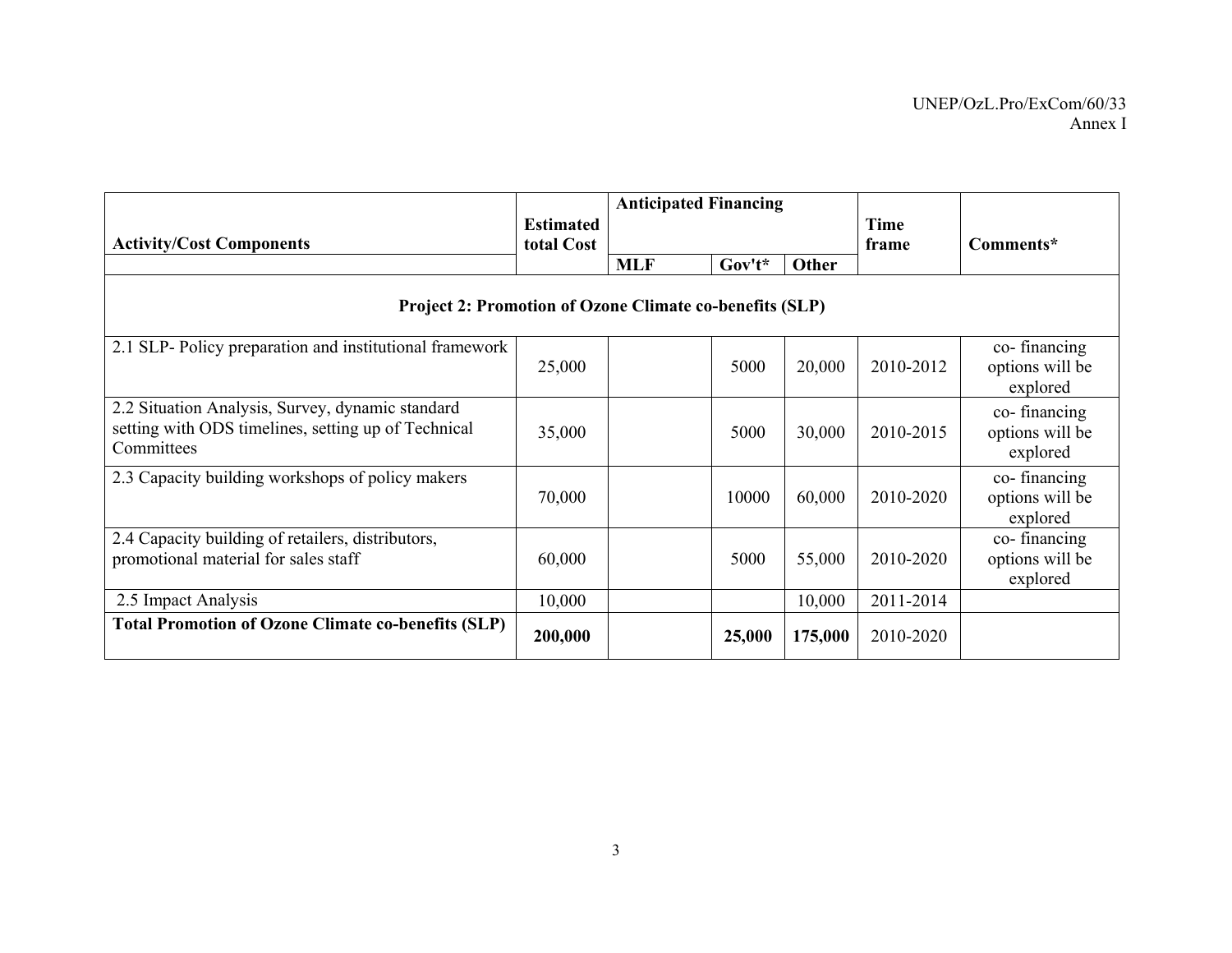| <b>Activity/Cost Components</b>                                            | <b>Estimated</b><br>total Cost | <b>Anticipated Financing</b> |           |         | <b>Time</b><br>frame | Comments*                                   |  |  |  |  |
|----------------------------------------------------------------------------|--------------------------------|------------------------------|-----------|---------|----------------------|---------------------------------------------|--|--|--|--|
|                                                                            |                                | <b>MLF</b>                   | $Gov't^*$ | Other   |                      |                                             |  |  |  |  |
| <b>Project 3: Promotion of Ozone Climate co-benefits (FELHED)</b>          |                                |                              |           |         |                      |                                             |  |  |  |  |
| 3.1 FELHED-Policy preparation and institutional<br>framework               | 15,000                         |                              | 5,000     | 10,000  | 2010-2012            | co-financing<br>options will be<br>explored |  |  |  |  |
| 3.2 ESCO market design and development, including<br>performance contracts | 50,000                         |                              |           | 50,000  | 2010-2020            | co-financing<br>options will be<br>explored |  |  |  |  |
| 3.4 Guidelines for Energy Efficient Public Procurement                     | 7,500                          |                              |           | 7,500   | 2010-2012            | co-financing<br>options will be<br>explored |  |  |  |  |
| 3.5 Capacity building workshops of policy makers                           | 35,000                         |                              | 5,000     | 30,000  | 2010-2020            | co-financing<br>options will be<br>explored |  |  |  |  |
| 3.6 Capacity building of financial institutions, facility<br>owners        | 45,000                         |                              | 5,000     | 40,000  | 2010-2020            | co-financing<br>options will be<br>explored |  |  |  |  |
| 3.7 Stakeholder Consultation and Environmental<br><b>Impact Assessment</b> | 30,000                         |                              | 5,000     | 25,000  | 2012-2013            | co-financing<br>options will be<br>explored |  |  |  |  |
| 3.8 Capacity building of the managing entity                               | 25,000                         |                              |           | 25,000  | 2010-2015            | co-financing<br>options will be<br>explored |  |  |  |  |
| <b>Total Promotion of Ozone Climate co-benefits</b><br>(FELHED)            | 207,500                        | $\bf{0}$                     | 20,000    | 187,500 | 2010-2020            |                                             |  |  |  |  |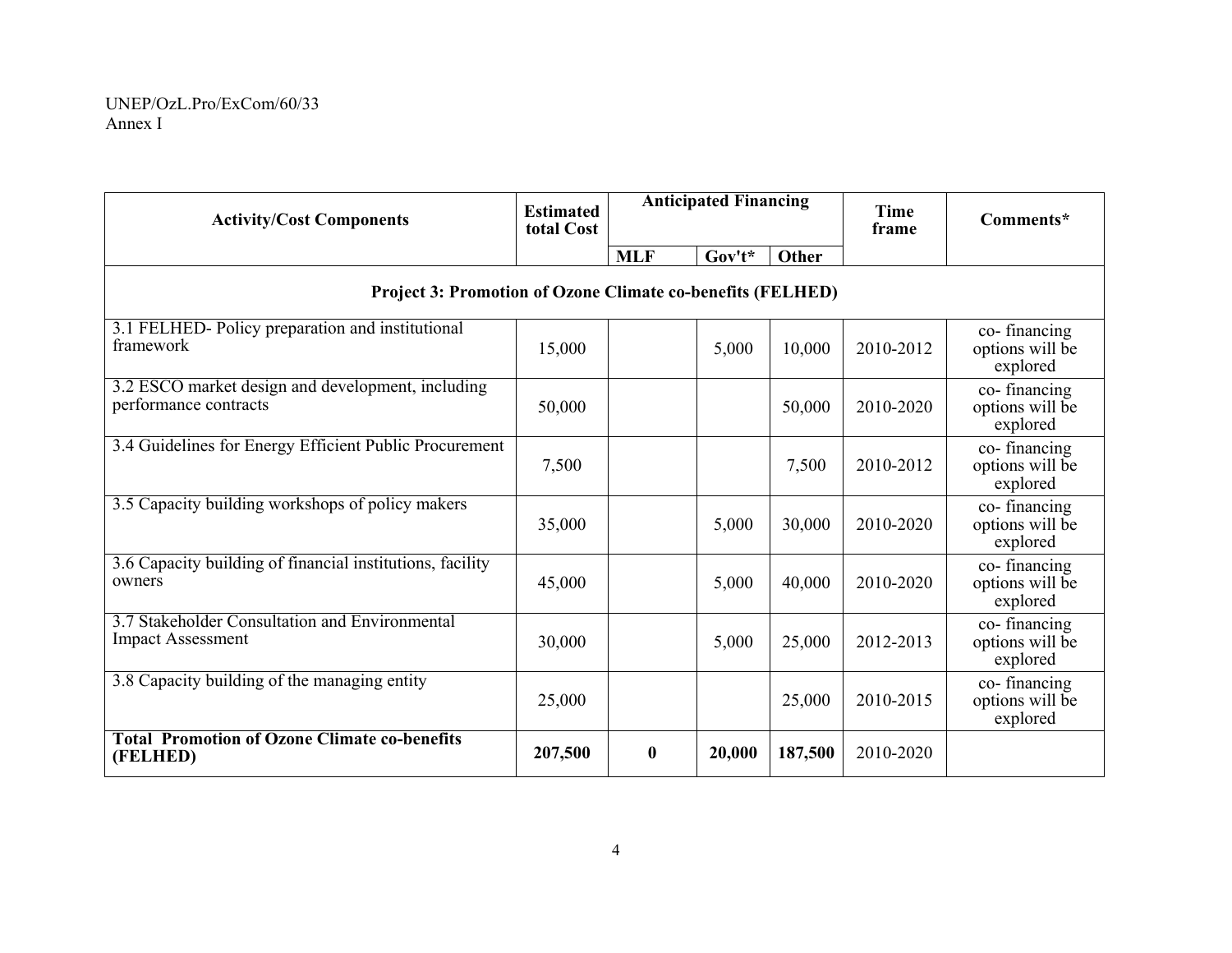| <b>Activity/Cost Components</b>                       | <b>Estimated</b><br>total Cost | <b>Anticipated Financing</b> |           |       | <b>Time</b><br>frame | Comments*          |  |
|-------------------------------------------------------|--------------------------------|------------------------------|-----------|-------|----------------------|--------------------|--|
|                                                       |                                | <b>MLF</b>                   | $Gov't^*$ | Other |                      |                    |  |
| Project 4: Enhanced awareness and outreach            |                                |                              |           |       |                      |                    |  |
| 4.1 Strategy Design                                   | 5,000                          | 5,000                        |           |       | 2010                 |                    |  |
| 4.2 Research and Analyses                             | 5,000                          | 5,000                        |           |       | 2010                 |                    |  |
| 4.3 Stakeholder 5 Engagement/Workshops                | 30,000                         | 20,000                       | 10,000    |       | 2011-2020            | in kind assistance |  |
| 4.4 Media Campaign                                    | 95,000                         | 70,000                       | 25,000    |       | 2011-2020            | in-kind assistance |  |
| 4.5 Print material (leaflets, pamphlets booklets etc) | 30,000                         | 20,000                       | 10,000    |       | 2010-2020            | In-kind assistance |  |
| <b>Total Enhanced awareness and outreach</b>          | 165,000                        | 120,000                      | 45,000    |       | 2010-2020            |                    |  |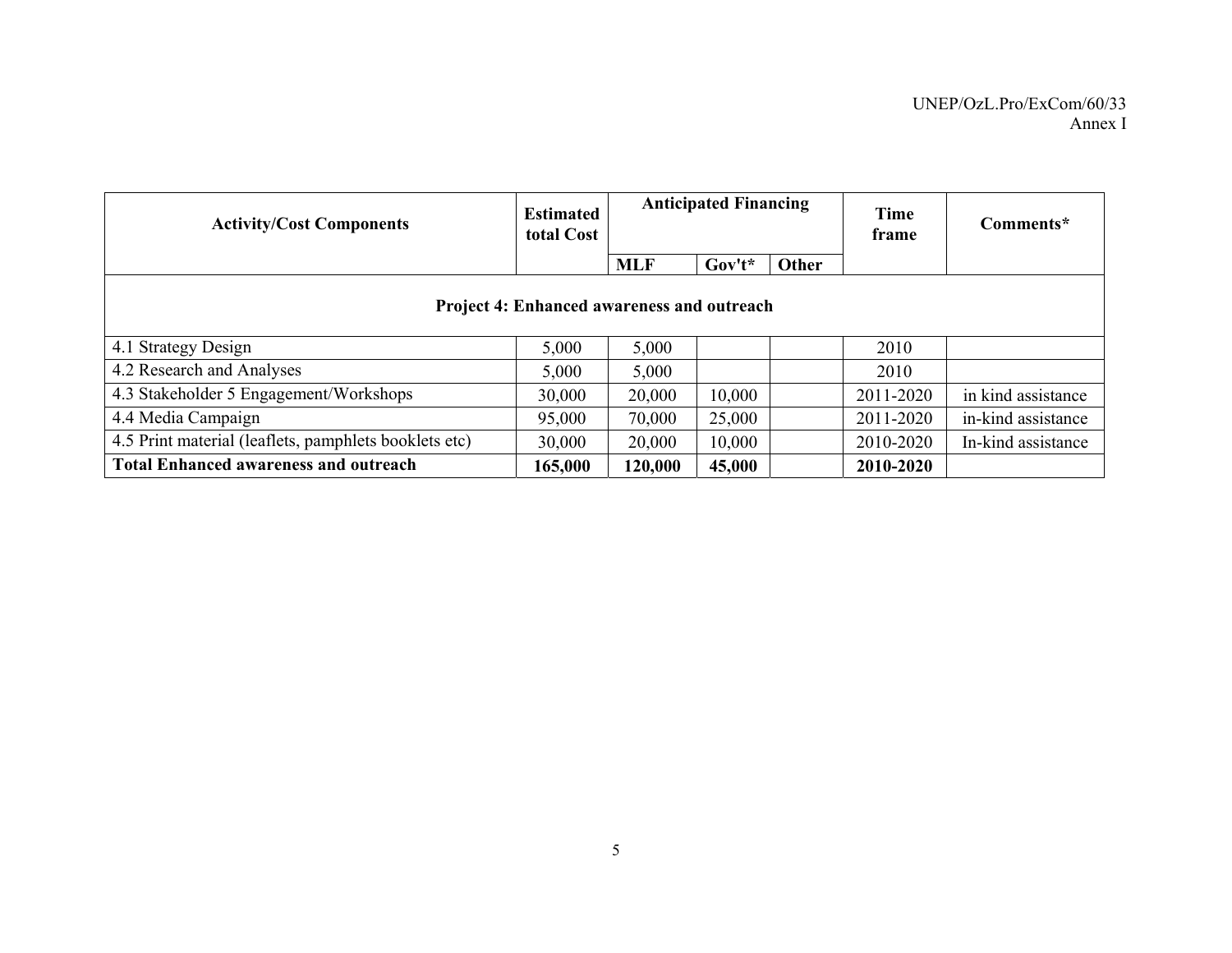| <b>Activity/Cost Components</b>                                                                                                       | <b>Estimated</b><br>total Cost | <b>Anticipated Financing</b> |          |                  | <b>Time frame</b> | Comments*          |  |  |  |  |
|---------------------------------------------------------------------------------------------------------------------------------------|--------------------------------|------------------------------|----------|------------------|-------------------|--------------------|--|--|--|--|
|                                                                                                                                       |                                | <b>MLF</b>                   | $Gov't*$ | Other            |                   |                    |  |  |  |  |
| <b>Project 5: Plan for Gradual reduction of HCFCs</b>                                                                                 |                                |                              |          |                  |                   |                    |  |  |  |  |
| 5.1 International consultant                                                                                                          | CAP<br><b>HPMPO</b>            |                              |          |                  | 2010-2020         |                    |  |  |  |  |
| 5.2 Train-the-trainers workshop (15 participants 3 days)<br>15 trainings at different locations                                       | 75,000                         | 65,000                       | 10,000   |                  | 2010-2020         |                    |  |  |  |  |
| 5.3 12 in-house training conducted in fishing vessels<br>and tourist resort $(a)$ 5000/ training,                                     | 60,000                         | 50,000                       | 10,000   |                  | 2010-2020         |                    |  |  |  |  |
| 5.4 Engage in-situ training through international<br>consultant to demonstrate leakage monitoring and<br>reduction in fishing vessels | 25,000                         | 25,000                       |          |                  | 2010-2020         |                    |  |  |  |  |
| Annual verification for compliance                                                                                                    | 47,000                         | 47,000                       |          |                  |                   |                    |  |  |  |  |
| 5.5 Provide R&R equipment basic tools for fishing<br>industry training establishments 10 sets                                         | 45,000                         | 45,000                       |          |                  | 2010-2015         |                    |  |  |  |  |
| <b>Total for Plan for Gradual reduction of HCFC</b>                                                                                   | 252,000                        | 232,000                      | 20,000   |                  |                   |                    |  |  |  |  |
| Project 6: Project coordination monitoring and management                                                                             |                                |                              |          |                  |                   |                    |  |  |  |  |
| 6.1 Project coordination and monitoring                                                                                               | 220,000                        | 200,000                      | 20,000   |                  | 2010-2020         | In-kind assistance |  |  |  |  |
| <b>Total for Project coordination monitoring and</b><br>management                                                                    | 220,000                        | 200,000                      | 20,000   | $\boldsymbol{0}$ |                   |                    |  |  |  |  |
| Total for the non-investment component                                                                                                | 1,319,500                      | 785,000                      | 172,000  | 362,500          |                   |                    |  |  |  |  |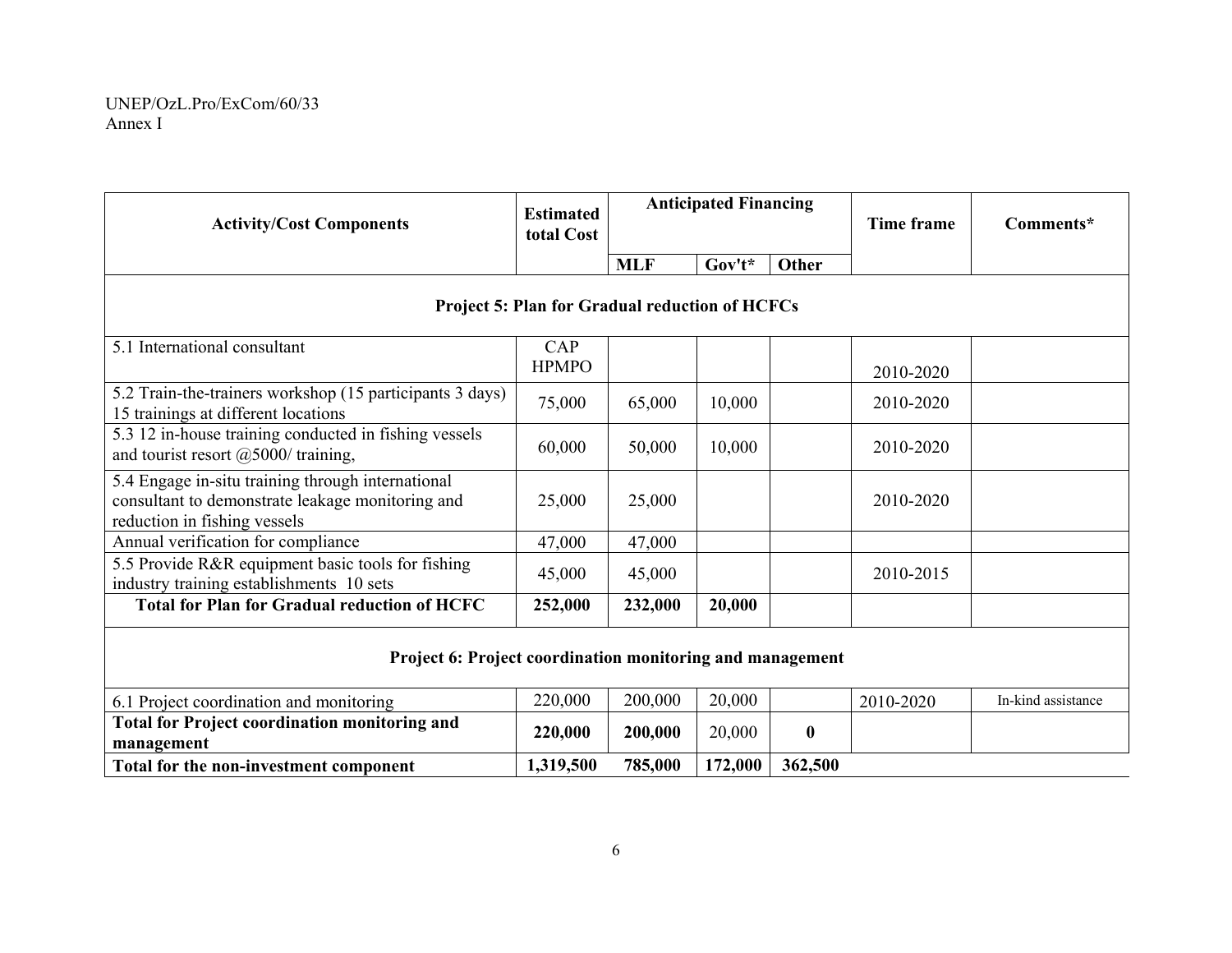| <b>Activity/Cost Components</b>                                                             | <b>Estimated</b><br>total Cost |                             | <b>Anticipated Financing</b> |       | <b>Time</b><br>frame | Comments*          |  |  |  |  |  |
|---------------------------------------------------------------------------------------------|--------------------------------|-----------------------------|------------------------------|-------|----------------------|--------------------|--|--|--|--|--|
|                                                                                             |                                | <b>MLF</b>                  | $Gov't^*$                    | Other |                      |                    |  |  |  |  |  |
|                                                                                             |                                | <b>Investment Component</b> |                              |       |                      |                    |  |  |  |  |  |
| <b>Project 7 Sub-component-1: Reclaim Programme</b>                                         |                                |                             |                              |       |                      |                    |  |  |  |  |  |
| 7.1 Recovery units, tools and accessories for service                                       |                                |                             |                              |       | 2011-2015            |                    |  |  |  |  |  |
| shops and technicians (50)                                                                  | 75,000                         | 75,000                      |                              |       |                      |                    |  |  |  |  |  |
| 7.2 Mini-reclaim units and accessories (10)                                                 | 150,000                        | 150,000                     |                              |       | 2011-2015            |                    |  |  |  |  |  |
| 7.3 Technical assistance for programme implementation                                       |                                |                             |                              |       | 2011-2015            |                    |  |  |  |  |  |
| through UNDP technical experts                                                              | 25,000                         | 25,000                      |                              |       |                      |                    |  |  |  |  |  |
| 7.4 Stakeholder workshops (3)                                                               | 20,000                         | 15,000                      | 5000                         |       | 2011-2015            | In-kind assistance |  |  |  |  |  |
| 7.5 Programme promotion, literature and                                                     |                                |                             |                              |       | 2011-2015            |                    |  |  |  |  |  |
| documentation                                                                               | 5,000                          | 5,000                       |                              |       |                      |                    |  |  |  |  |  |
| <b>TotalSub-component-1: Reclaim Programme</b>                                              | 275,000                        | 270,000                     | 5000                         |       |                      |                    |  |  |  |  |  |
| Sub-component-2: End-user Retrofit/Replacement Pilot Incentive Programme                    |                                |                             |                              |       |                      |                    |  |  |  |  |  |
| 7.6 HC retrofit kits for small commercial refrigeration<br>equipment (250 sets)             | 25,000                         | 25,000                      |                              |       | 2011-2015            |                    |  |  |  |  |  |
| 7.7 Low-GWP retrofit kits for small air conditioning<br>units $(500 \text{ sets})$          | 75,000                         | 75,000                      |                              |       | 2011-2015            |                    |  |  |  |  |  |
| 7.8 Incentive programme for large commercial and<br>industrial refrigeration end-users (15) | 75,000                         | 75,000                      |                              |       | 2011-2015            |                    |  |  |  |  |  |
| 7.9Programme promotion, literature and documentation                                        | 5,000                          | 5,000                       |                              |       | 2011-2015            |                    |  |  |  |  |  |
| 7.10 Technical assistance workshops for end-users (3)                                       | 20,000                         | 15,000                      | 5000                         |       | 2011-2015            | In-kind assistance |  |  |  |  |  |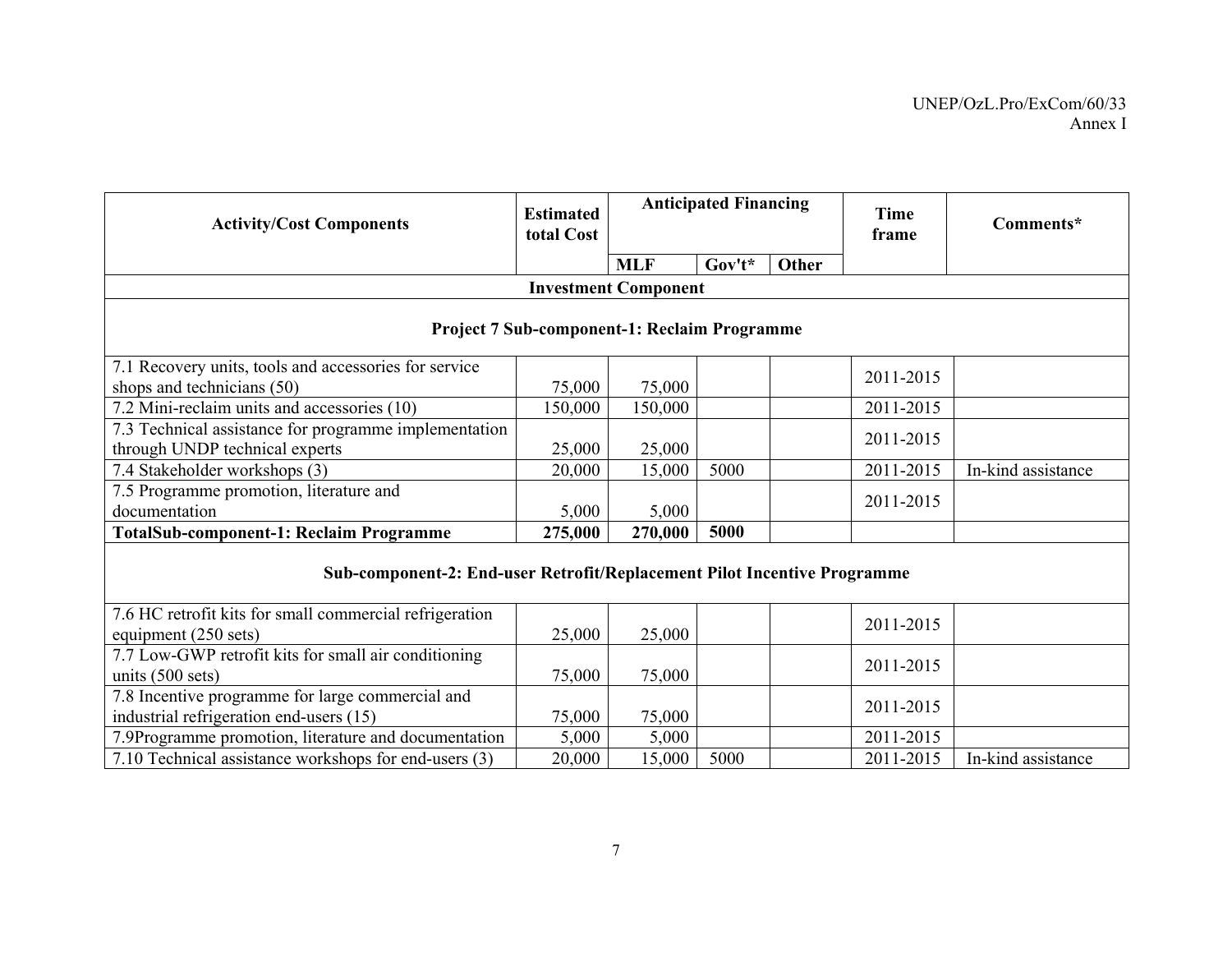### UNEP/OzL.Pro/ExCom/60/33 Annex I

| 7.11 Technical assistance from UNDP technical experts      | 25,000    | 25,000                |       |         | 2011-2015 |  |
|------------------------------------------------------------|-----------|-----------------------|-------|---------|-----------|--|
| <b>Total End-user Retrofit/Replacement Pilot Incentive</b> | 225,000   | 220,000               |       |         |           |  |
| Programme                                                  |           |                       |       |         |           |  |
| <b>Total Investment Component</b>                          | 500,000   | 490,000               | 10000 |         |           |  |
| <b>Grand Totals</b>                                        | 1.819.500 | $1,275,000$   182,000 |       | 362,500 |           |  |

• Same approach should be used for project 2, 3 4

Total fund requested from MLF including implementing agency fee

| <b>Implementing Agency</b> | <b>Project Cost</b><br>US\$ | <b>Agency Fee</b><br>US\$ | <b>Total US\$</b> |
|----------------------------|-----------------------------|---------------------------|-------------------|
| <b>UNEP</b>                | 785,000                     | 102,050                   | 887,050           |
| <b>UNDP</b>                | 480,000                     | 36,750                    | 526,750           |
| <b>Grand</b> total         | 1,275,000                   | 138,800                   | 1,413,800         |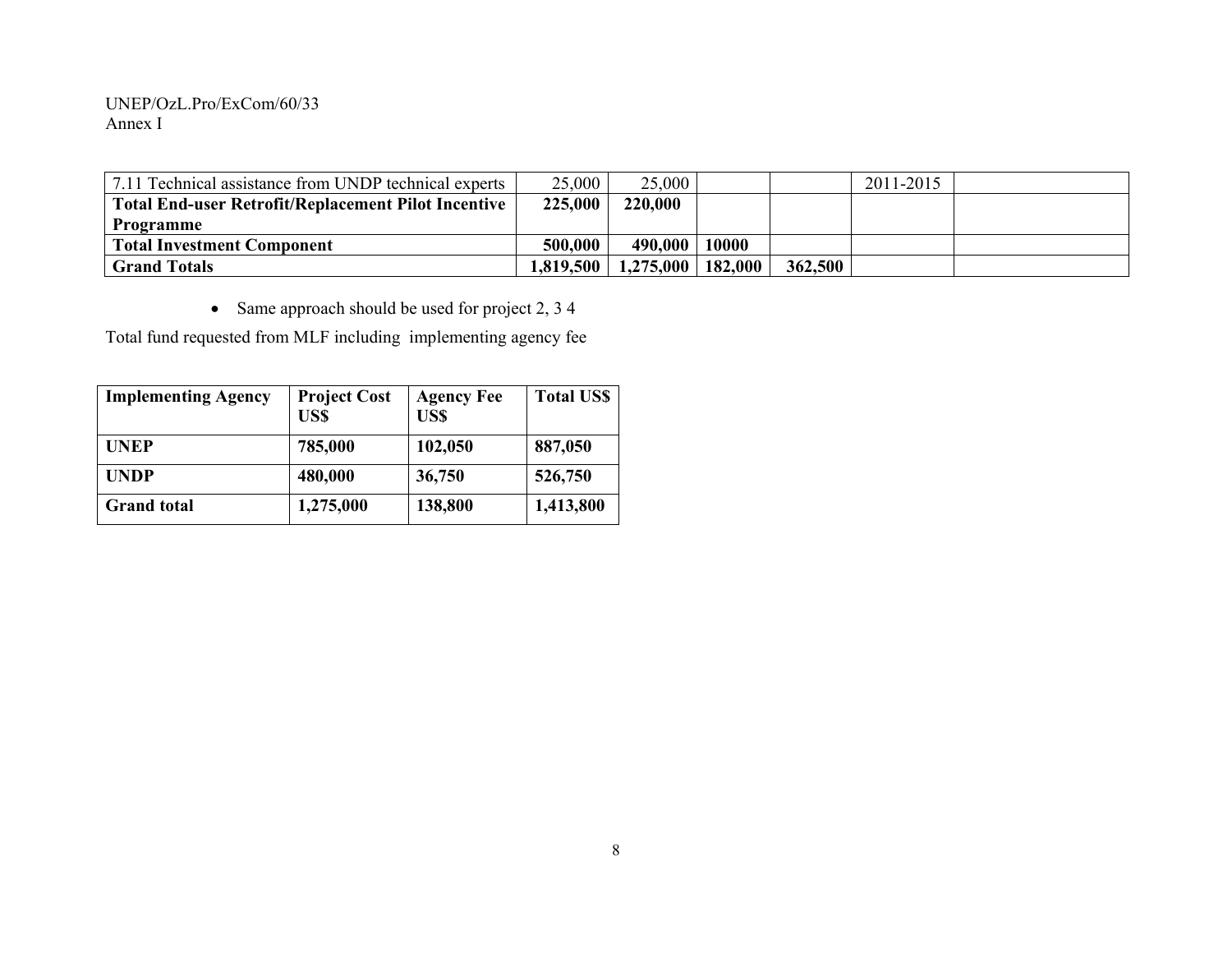## **Annex II**

## **DRAFT AGREEMENT BETWEEN REPUBLIC OF MALDIVES AND THE EXECUTIVE COMMITTEE OF THE MULTILATERAL FUND FOR PHASE-OUT OF CONSUMPTION OF HYDROCHLOROFLUROCARBONS**

1. This Agreement represents the understanding of the Government of Maldives and the Executive Committee with respect to reductions of controlled use of the ozone-depleting substances (ODS) set out in Appendix 1-A (the Substances) to a sustained level of 0.0925 ODP tonnes from 01 January 2020.

2. The Country agrees to meet the annual consumption limits of the Substances as set out in row 1.2 of Appendix 2-A (Targets and Funding) in this Agreement. The country also agrees to meet the consumption limits specified in the Montreal Protocol reduction schedule for all Substances as well as for those ODS where the Montreal Protocol reduction schedule has already led to complete phase-out, except to the degree that the Parties have agreed on essential or critical use exemptions for the Country. The Country accepts that, by its acceptance of this Agreement and performance by the Executive Committee of its funding obligations described in paragraph 3, it is precluded from applying for or receiving further funding from the Multilateral Fund in respect to any consumption of the Substances which exceeds the level defined in row 1.2 of Appendix 2-A as the final reduction step under this agreement for all ODS specified in Appendix 1-A, and in respect to any consumption of each of the substances which exceeds the level defined in row 4.1.3.

3. Subject to compliance by the Country with its obligations set out in this Agreement, the Executive Committee agrees in principle to provide the funding set out in row 3.1 of Appendix 2-A (Targets and Funding) to the Country. The Executive Committee will, in principle, provide this funding at the Executive Committee meetings specified in Appendix 3-A (Funding Approval Schedule).

4. The Country will meet the consumption limits for each of the Substances as indicated in Appendix 2-A. It will also accept independent verification, to be commissioned by the relevant implementing agency (IA), of achievement of these consumption limits as described in subparagraph 5(b) of this Agreement.

5. The Executive Committee will not provide the Funding in accordance with the Funding Approval Schedule unless the Country satisfies the following conditions at least 60 days prior to the applicable Executive Committee meeting set out in the Funding Approval Schedule:

- (a) That the Country has met the Targets for all relevant years. Relevant years are all years since the year in which the Hydrochlorofluorocarbons phase-out management plan (HPMP) was approved. Exempt are years for which no obligation for reporting of country programme data exists at the date of the Executive Committee Meeting at which the funding request is being presented;
- (b) That the meeting of these Targets has been independently verified, except if the Executive Committee decided that such verification would not be required;
- (c) That the Country has substantially completed all actions set out in the previous tranche implementation plan and submitted a tranche implementation report in the form of Appendix 4-A (the "Format of Tranche Implementation Report and Plan") for each previous calendar year; and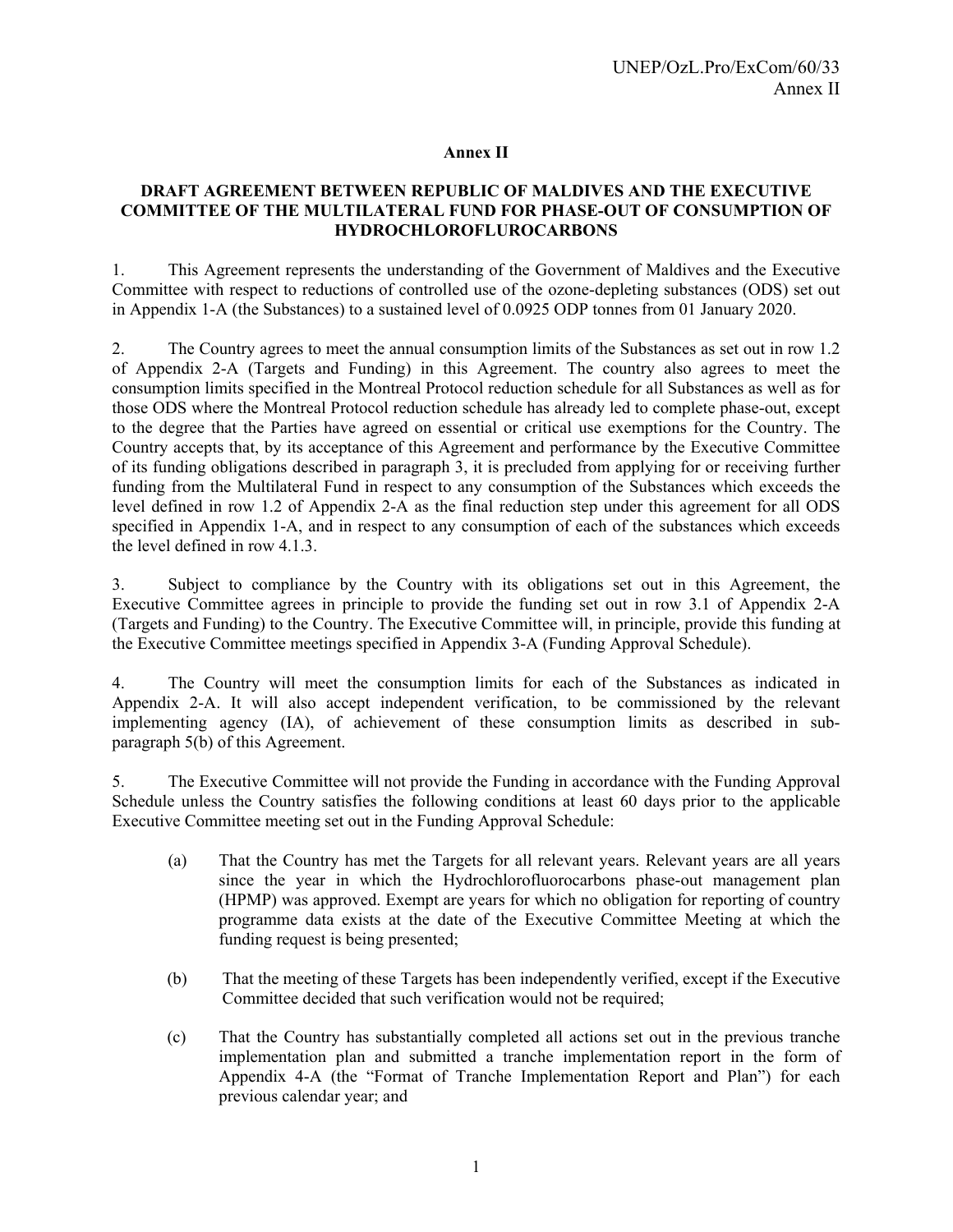# UNEP/OzL.Pro/ExCom/60/33 Annex II

(d) That the Country has submitted and received endorsement from the Executive Committee for tranche implementation plan in the form of Appendix 4-A (the "Format of Tranche Implementation Report and Plan") for each calendar year until and including the year for which the funding schedule foresees the submission of the next tranche or, in case of the final tranche, until completion of all activities foreseen.

6. The Country will ensure that it conducts accurate monitoring of its activities under this Agreement. The institutions set out in Appendix 5-A (the "Monitoring Institutions and Roles") will monitor and report on that monitoring in accordance with the roles and responsibilities set out in Appendix 5-A. This monitoring will also be subject to independent verification as described in subparagraph 5(b).

7. While the Funding was determined on the basis of estimates of the needs of the Country to carry out its obligations under this Agreement, the Executive Committee agrees that the Country may have the flexibility to reallocate the approved funds, or part of the funds, according to the evolving circumstances to achieve the goals prescribed under this agreement. Reallocations categorized as major changes must be documented in advance in a tranche implementation plan and endorsed by the Executive Committee as described in sub-paragraph 5(d). Major changes would relate to reallocations affecting in total 30% or more of the funding of the last approved tranche, issues potentially concerning the rules and policies of the Multilateral Fund, or changes which would modify any clause of this agreement. Reallocations not categorized as major changes may be incorporated in the approved tranche implementation plan, under implementation at the time, and reported to the Executive Committee in the tranche implementation report. Any remaining funds will be returned to the Multilateral Fund upon closure of the last tranche of the plan.

8. Specific attention will be paid to the execution of the activities in the refrigeration servicing subsector, in particular that the:

- (a) Country would use the flexibility available under this Agreement to address specific needs that might arise during project implementation; and
- (b) Country and the implementing agencies will take full account of the requirements of decisions 41/100 and 49/6 during the implementation of the plan.

9. The Country agrees to assume overall responsibility for the management and implementation of this Agreement and of all activities undertaken by it or on its behalf to fulfill the obligations under this Agreement. UNEP has agreed to be the lead implementing agency (the "Lead IA") and UNDP has agreed to be cooperating implementing agency (the "Cooperating IA") under the lead of the Lead IA in respect of the Country's activities under this Agreement. The Country agrees to evaluations, which might be carried out under the monitoring and evaluation work programmes of the Multilateral Fund or under the evaluation programme of any of the IAs taking part in this Agreement.

10. The Lead IA will be responsible for carrying out the activities of the plan as detailed in the first submission of the HPMP with the changes approved as part of the subsequent tranche submissions, including but not limited to independent verification as per sub-paragraph 5(b). This responsibility includes the necessity to coordinate with the Cooperating IA to ensure appropriate timing and sequence of activities in the implementation. The Cooperating IA will support the Lead IA by being responsible for carrying out the activities listed in Appendix 6-B under the overall coordination of the Lead IA. The Lead IA and Cooperating IA have entered into a formal agreement regarding planning, reporting and responsibilities under this Agreement to facilitate a coordinated implementation of the Plan, including regular coordination meetings. The Executive Committee agrees, in principle, to provide the Lead IA and the Cooperating IA with the fees set out in rows 2.2 and 2.4 of Appendix 2-A.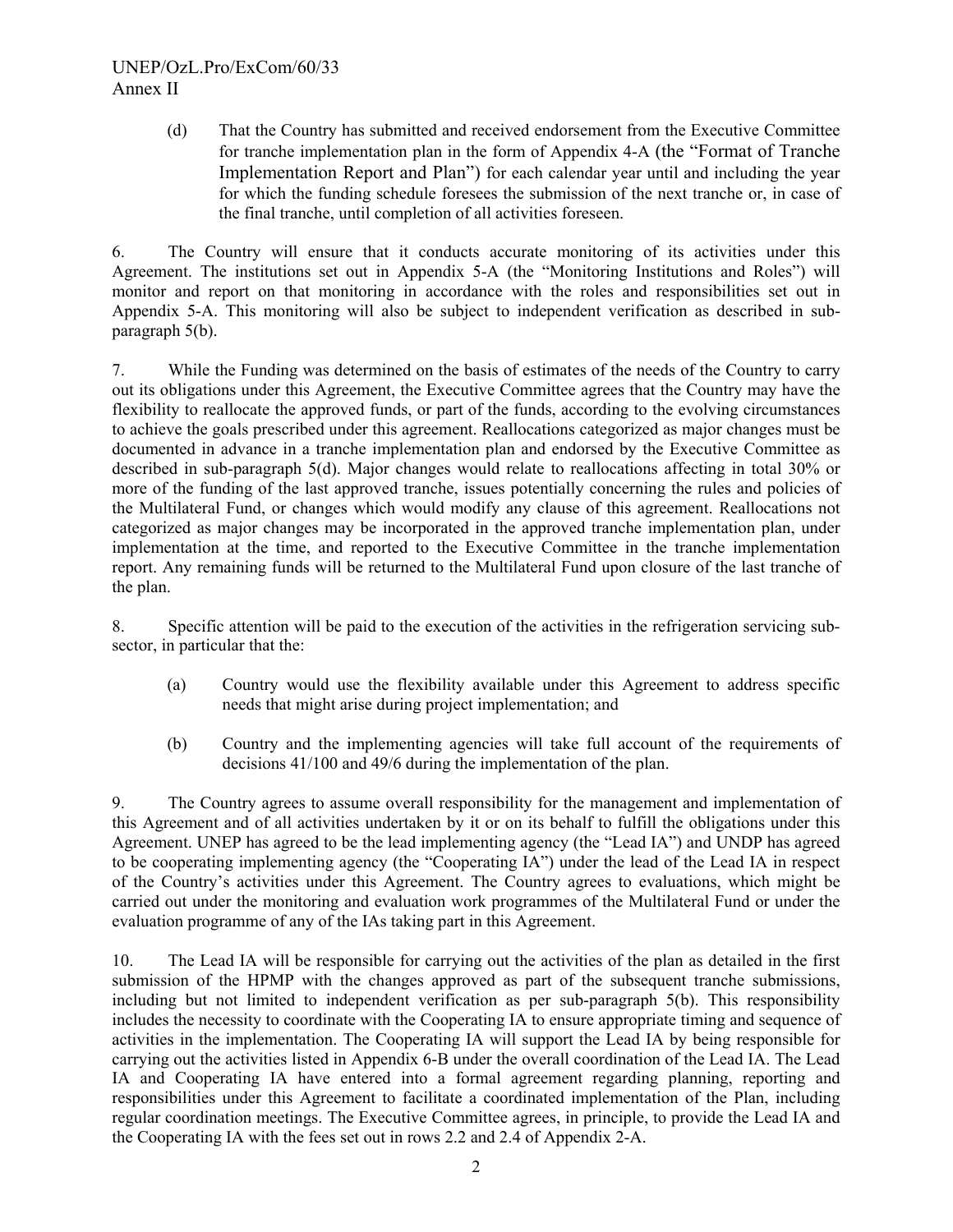11. Should the Country, for any reason, not meet the Targets for the elimination of the Substances set out in row 1.2 of Appendix 2-A or otherwise does not comply with this Agreement, then the Country agrees that it will not be entitled to the Funding in accordance with the Funding Approval Schedule. At the discretion of the Executive Committee, funding will be reinstated according to a revised Funding Approval Schedule determined by the Executive Committee after the Country has demonstrated that it has satisfied all of its obligations that were due to be met prior to receipt of the next tranche of funding under the Funding Approval Schedule. The Country acknowledges that the Executive Committee may reduce the amount of the Funding by the amounts set out in Appendix 7-A in respect of each ODP tonne of reductions in consumption not achieved in any one year. The Executive Committee will discuss each specific case in which the country did not comply with this agreement, and take related decisions. Once these decisions are taken, this specific case will not be an impediment for future tranches as per paragraph 5.

12. The funding components of this Agreement will not be modified on the basis of any future Executive Committee decision that may affect the funding of any other consumption sector projects or any other related activities in the Country.

13. The Country will comply with any reasonable request of the Executive Committee, the Lead IA and the Cooperating IA to facilitate implementation of this Agreement. In particular, it will provide the Lead IA and the Cooperating IA with access to information necessary to verify compliance with this Agreement.

14. The completion of the HPMP and the associated Agreement will take place at the end of the year following the last year for which a maximum allowable total consumption has been specified in Appendix 2-A. Should at that time activities be still outstanding which were foreseen in the plan and its subsequent revisions as per sub-paragraph 5(d), the completion will be delayed until the end of the year following the implementation of the remaining activities. The reporting requirements as per Appendix  $4 \text{ A}$  (a), (b), (d) and (e) continue until the time of the completion if not specified by the Executive Committee otherwise.

15. All of the agreements set out in this Agreement are undertaken solely within the context of the Montreal Protocol and as specified in this Agreement. All terms used in this Agreement have the meaning ascribed to them in the Montreal Protocol unless otherwise defined herein.

## **APPENDICES**

## **APPENDIX 1-A: THE SUBSTANCES**

| Substance | Annex | Group | <b>Starting point for aggregate reductions</b><br>in consumption (ODP tonnes) |
|-----------|-------|-------|-------------------------------------------------------------------------------|
| HCFC-22   |       |       |                                                                               |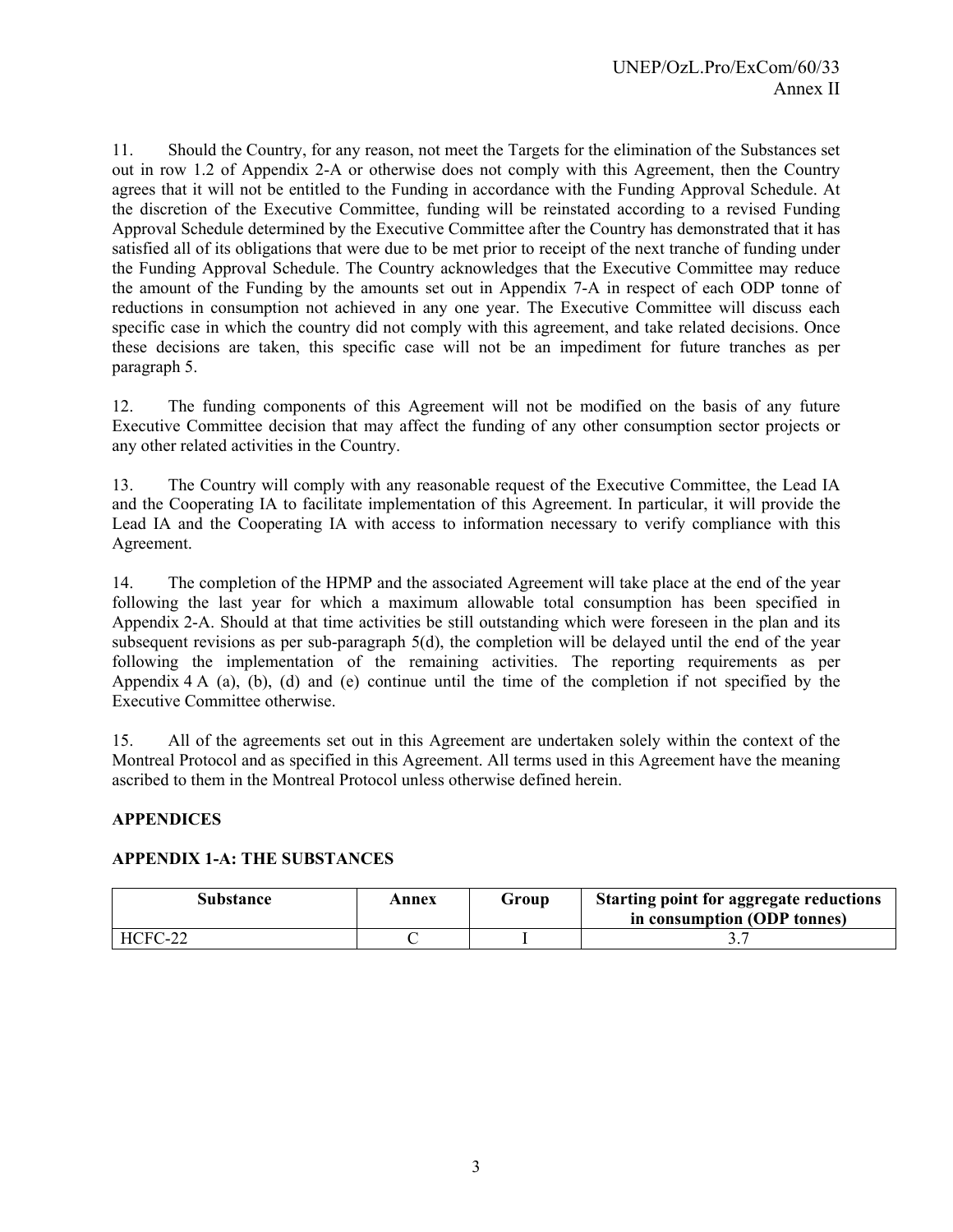#### **APPENDIX 2-A: TARGETS AND FUNDING**

| <b>Row</b> | Parameter/Year                                                                               | 2010    | 2011     | 2012             | 2013    | 2014     | 2015     | 2016     | 2017   | 2018             | 2019             | 2020             | Total     |
|------------|----------------------------------------------------------------------------------------------|---------|----------|------------------|---------|----------|----------|----------|--------|------------------|------------------|------------------|-----------|
| 1.1        | reduction<br>Montreal<br>Protocol<br>schedule of Annex C, Group I<br>substances (ODP tonnes) | 3.7     | 3.7      | 3.7              | 3.7     | 3.7      | 3.3      | 3.3      | 3.3    | 3.3              | 3.3              | 2.4              | N/A       |
| 1.2        | Maximum allowable total<br>consumption of Annex C, Group I<br>substances (ODP tonnes)        | 3.7     | 3.7      | 3.7              | 3.3     | 3.3      | 3.0      | 2.4      | 2.4    | 1.3              | 1.3              | 0.0925           | N/A       |
| 2.1        | Lead IA (UNEP) agreed funding<br>(US\$)                                                      | 355,940 |          | $\boldsymbol{0}$ | 216,860 |          | 145,350  | $\Omega$ | 66,850 | 0                | $\theta$         | $\boldsymbol{0}$ | 785,000   |
| 2.2        | Support costs for Lead IA (US\$)                                                             | 46,272  | $\theta$ | $\boldsymbol{0}$ | 28,192  | $\Omega$ | 18,896   | $\Omega$ | 8,691  | $\boldsymbol{0}$ | $\boldsymbol{0}$ | $\mathbf{0}$     | 102,050   |
| 2.3        | Cooperating IA (UNDP) agreed<br>funding (US\$)                                               | 400,000 |          | $\boldsymbol{0}$ | 90,000  | $\Omega$ | $\Omega$ |          |        | 0                | $\theta$         | $\theta$         | 490,000   |
| 2.4        | Support costs for cooperating IA<br>(US\$)                                                   | 30,000  | $\Omega$ | $\boldsymbol{0}$ | 6,750   | $\Omega$ | $\Omega$ |          | 0      | 0                | $\theta$         | $\theta$         | 36,750    |
| 3.1        | Total agreed funding (US\$)                                                                  | 755,940 | $\bf{0}$ | $\bf{0}$         | 306,860 |          | 145,350  | $\bf{0}$ | 66,850 | $\bf{0}$         | $\bf{0}$         | $\bf{0}$         | 1,275,000 |
| 3.2        | Total support costs (US\$)                                                                   | 76,272  |          | $\theta$         | 34,942  |          | 18,896   |          | 8,691  | $\overline{0}$   | $\theta$         | $\boldsymbol{0}$ | 138,800   |
| 3.3        | Total agreed costs (US\$)                                                                    | 832,212 | 0        | $\mathbf{0}$     | 341,802 | $\bf{0}$ | 164,246  | $\bf{0}$ | 75,541 | $\bf{0}$         | $\bf{0}$         | 0                | 1,413,800 |
| 4.1.1      | Total phase-out of HCFC-22 agreed to be achieved under this Agreement (ODP tonnes)           |         |          |                  |         |          |          |          |        |                  |                  | 3.7              |           |
|            | 4.1.2 Phase-out of HCFC-22 to be achieved through previously approved projects (ODP tonnes)  |         |          |                  |         |          |          |          |        |                  |                  |                  |           |
|            | 4.1.3 Remaining eligible consumption of HCFC-22 (ODP tonnes)                                 |         |          |                  |         |          |          |          |        |                  |                  |                  | 0.0925    |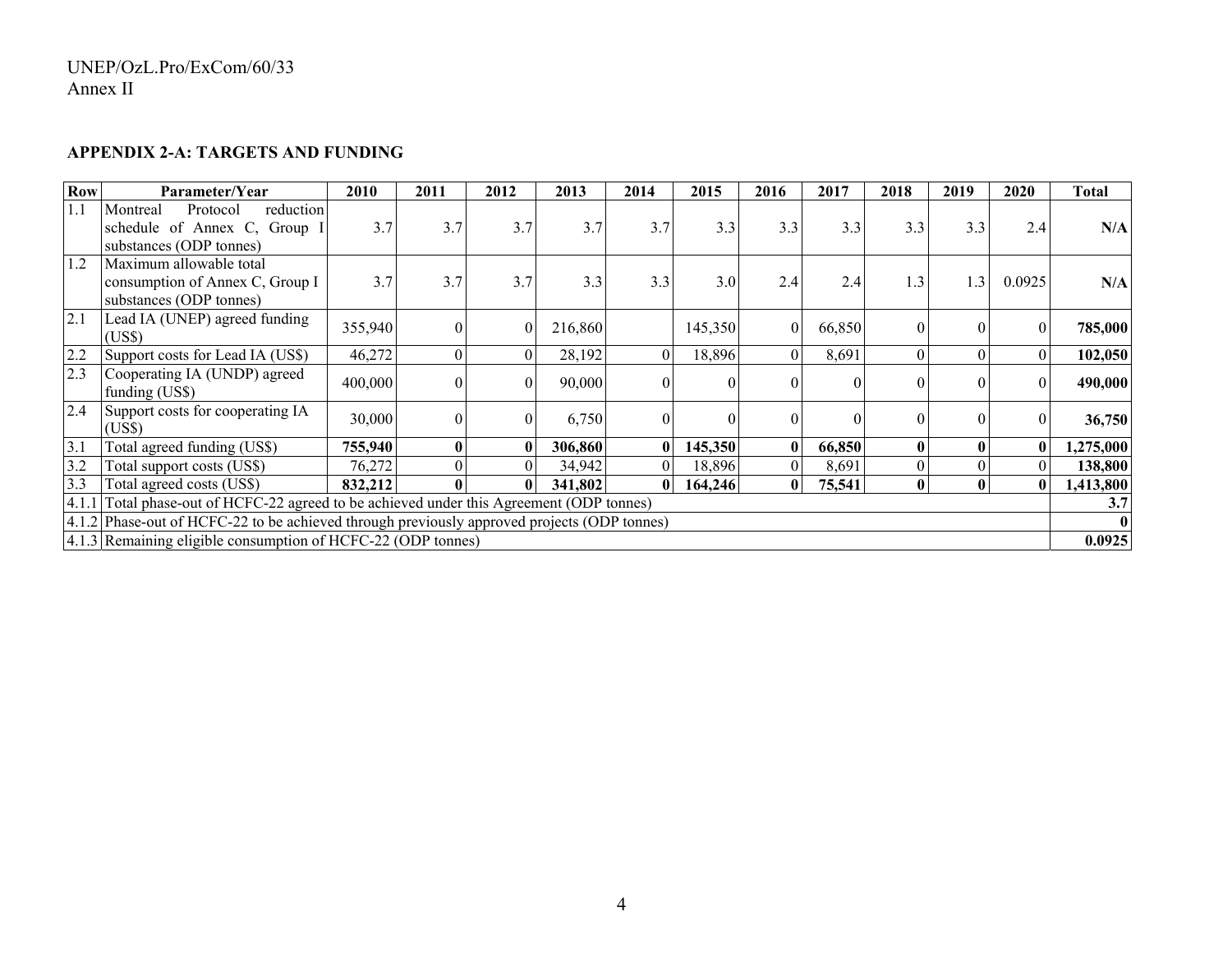## **APPENDIX 3-A: FUNDING APPROVAL SCHEDULE**

1. Funding for the future tranches will be considered for approval not earlier than the first meeting of the year specified in Appendix 2-A.

## **APPENDIX 4-A: FORMAT OF TRANCHE IMPLEMENTATION REPORTS AND PLANS**

- 1. The submission of the Tranche Implementation Report and Plan will consist of five parts:
	- (a) A narrative report regarding the progress in the previous tranche, reflecting on the situation of the Country in regard to phase out of the Substances, how the different activities contribute to it and how they relate to each other. The report should further highlight successes, experiences and challenges related to the different activities included in the plan, reflecting on changes in the circumstances in the Country, and providing other relevant information. The report should also include information about and justification for any changes vis-à-vis the previously submitted tranche plan, such as delays, uses of the flexibility for reallocation of funds during implementation of a tranche, as provided for in paragraph 7 of this Agreement, or other changes. The narrative report will cover all relevant years specified in sub-paragraph 5(a) of the Agreement and can in addition also include information about activities in the current year;
	- (b) A verification report of the HPMP results and the consumption of the Substances mentioned in Appendix 1-A, as per sub-paragraph 5(b) of the Agreement. If not decided otherwise by the Executive Committee, such a verification has to be provided together with each tranche request and will have to provide verification of the consumption for all relevant years as specified in sub-paragraph 5(a) of the Agreement for which a verification report has not yet been acknowledged by the Committee;
	- (c) A written description of the activities to be undertaken in the next tranche, highlighting their interdependence and taking into account experiences made and progress achieved in the implementation of earlier tranches. The description should also include a reference to the overall plan and progress achieved, as well as any possible changes to the overall plan foreseen. The description should cover the years specified in sub-paragraph 5(d) of the Agreement. The description should also specify and explain any revisions to the overall plan which were found to be necessary;
	- (d) A set of quantitative information for the report and plan, submitted online into a database, as per the relevant decisions of the Executive Committee in respect to the format required. This quantitative information, to be submitted by calendar year, will be amending the narratives and description for the report (see sub-paragraph 1(a) above) and the plan (see sub-paragraph 1(c) above), and will cover the same time periods and activities; it will also capture the quantitative information regarding any necessary revisions of the overall plan as per sub-paragraph 1(c) above. While the quantitative information is required only for previous and future years, the format will include the option to submit in addition information regarding the current year if desired by the country and agency; and
	- (e) An Executive Summary of about five paragraphs, summarizing the information of above sub-paragraphs  $1(a)$  to  $1(d)$ .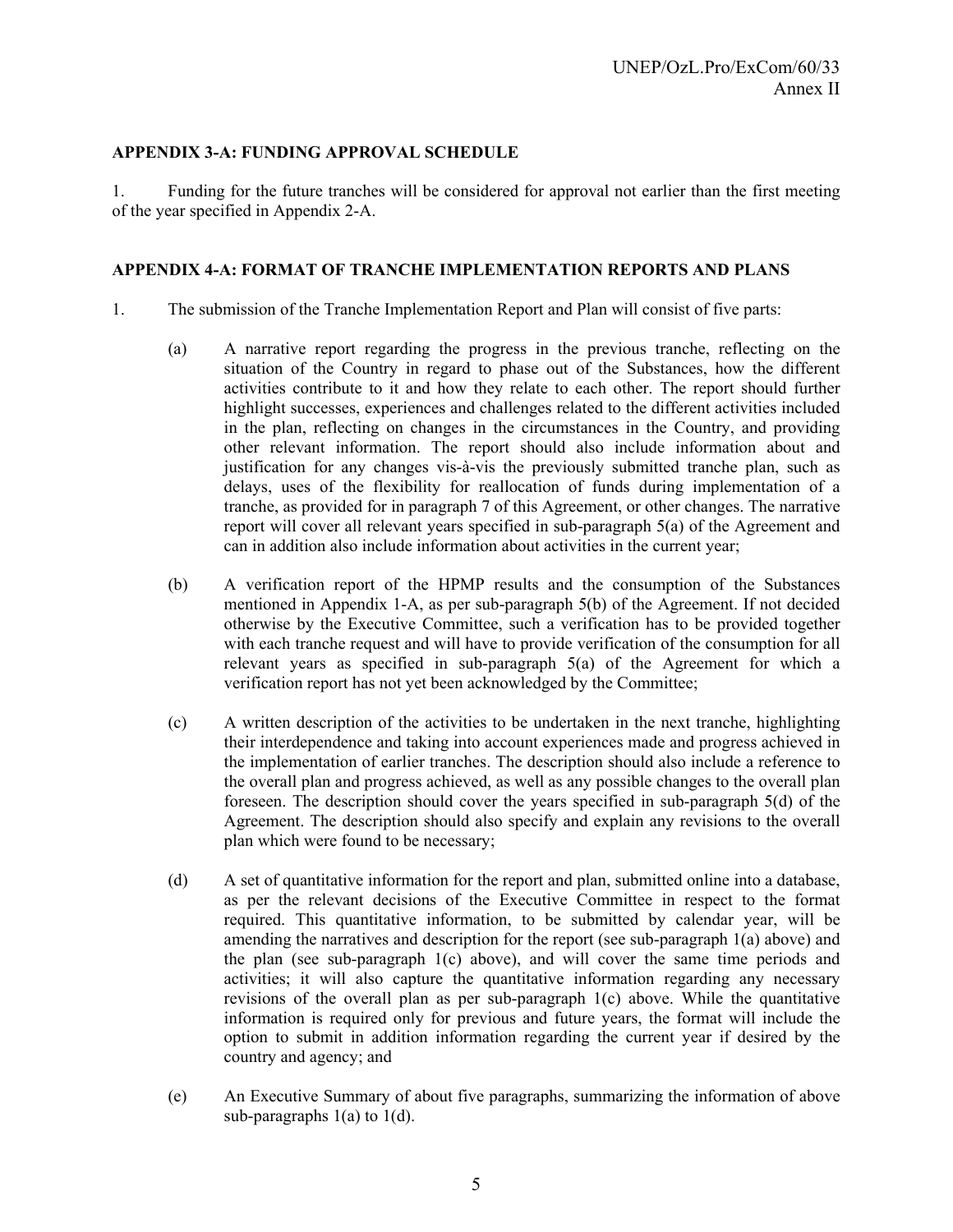## **APPENDIX 5-A: MONITORING INSTITUTIONS AND ROLES**

- 1. The overall monitoring will be the responsibility of the National Ozone Unit (NOU), Ministry of Housing, Transport and Environment.
- 2. The consumption will be monitored based on data collected from relevant government departments and crosschecking it with data collected from the distributors and consumers.
- 3. The NOU will be responsible for reporting and shall submit the following reports in a timely manner:
	- (a) Annual reports on consumption of Substances to be submitted to the Ozone Secretariat;
	- (b) Annual reports on progress of implementation of this Agreement to be submitted to the Executive Committee of the Multilateral Fund; and
	- (c) Project-related reports to be submitted to the Lead IA.

## **APPENDIX 6-A: ROLE OF THE LEAD IMPLEMENTING AGENCY**

- 1. The Lead IA will be responsible for the following:
	- (a) Ensuring performance and financial verification in accordance with this Agreement and with its specific internal procedures and requirements as set out in the Country's phaseout plan;
	- (b) Assisting the Country in preparation of the Tranche Implementation Plans and subsequent reports as per Appendix 4-A;
	- (c) Providing verification to the Executive Committee that the Targets have been met and associated annual activities have been completed as indicated in the Tranche Implementation Plan consistent with Appendix 4-A;
	- (d) Ensuring that the experiences and progress is reflected in updates of the overall plan and in future Tranche Implementation Plans consistent with sub-paragraphs  $1(c)$  and  $1(d)$  of Appendix 4-A;
	- (e) Fulfilling the reporting requirements for the tranches and the overall plan as specified in Appendix 4-A as well as project completion reports for submission to the Executive Committee; this responsibility includes the reporting about activities undertaken by the Cooperating IA.
	- (f) Ensuring that appropriate independent technical experts carry out the technical reviews undertaken by the Lead IA;
	- (g) Carrying out required supervision missions;
	- (h) Ensuring the presence of an operating mechanism to allow effective, transparent implementation of the Tranche Implementation Plan and accurate data reporting;